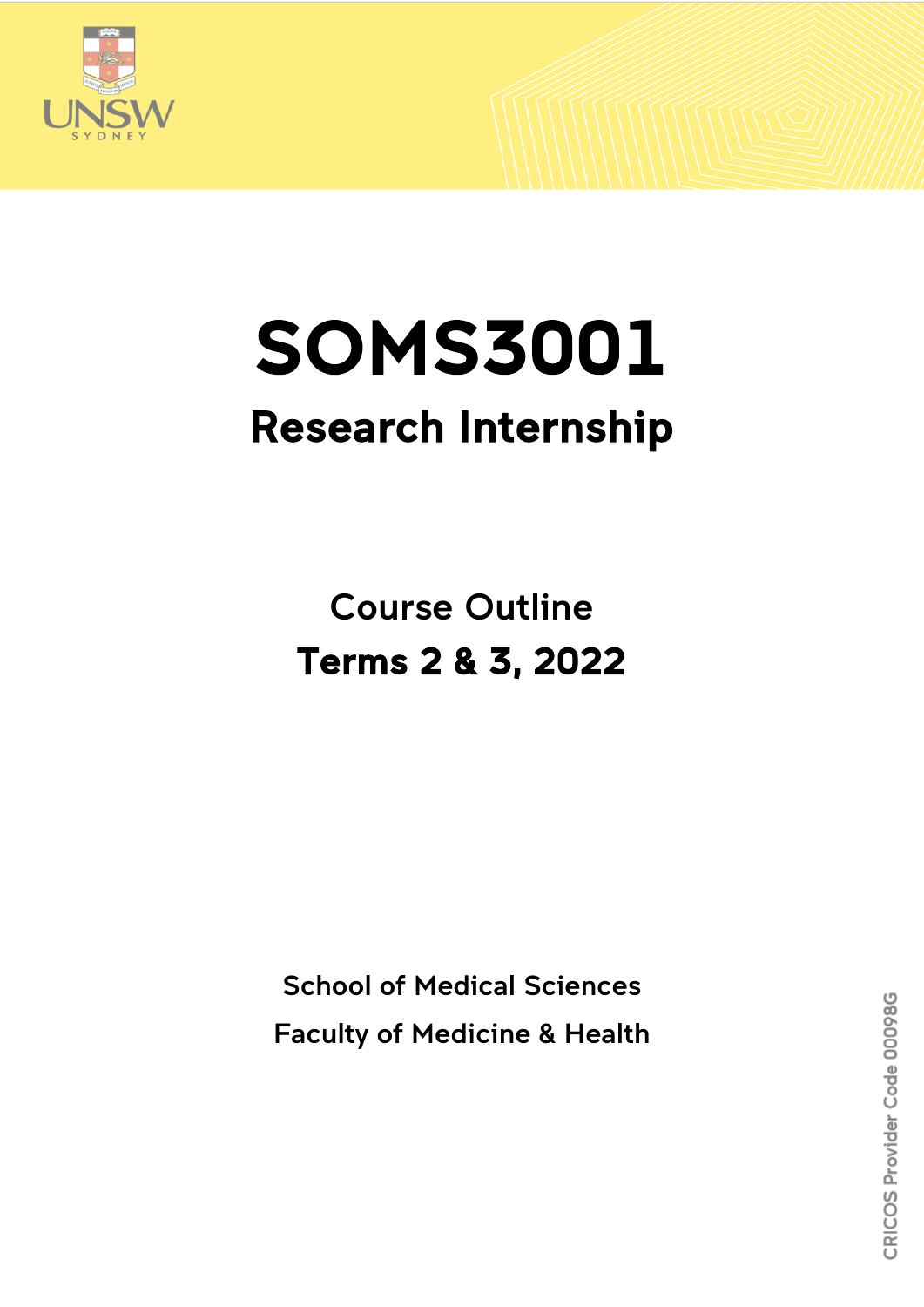# **Table of Contents**

| 1. Staff                                                                            | 3              |
|-------------------------------------------------------------------------------------|----------------|
| 2. Course information                                                               | 3              |
| 2.1 Course summary                                                                  | 3              |
| 2.2 Course aims                                                                     | 3              |
| 2.3 Course learning outcomes (CLO)                                                  | 4              |
| 2.4 Relationship between course learning outcomes and assessments                   | $\overline{4}$ |
| 3. Strategies and approaches to learning<br>3.1 Learning and teaching activities    | 4<br>4         |
| 3.2 Expectations of students                                                        | 5              |
| 3.3 Guidelines for Supervision                                                      | 5              |
| 3.4 Guidelines for Examination                                                      | 5              |
| 4. Course schedule and structure                                                    | 6              |
| 5. Assessment                                                                       | 7              |
| 5.1 Assessment tasks                                                                | $\overline{7}$ |
| ePortfolio and Reflective Practice                                                  | 10             |
| 5.2 Assessment criteria and standards                                               | 11             |
| 5.2.1 School of Medical Sciences SOMS3001 Research Report - Instructions to Authors | 11             |
| 5.3 Submission of assessment tasks                                                  | 18             |
| 5.4. Feedback on assessment                                                         | 18             |
| 6. Academic integrity, referencing and plagiarism                                   | 18             |
| 7. Administrative matters                                                           | 19             |
| 8. Additional support for students                                                  | 19             |
| 9. Students Rights and Responsibilities                                             | 19             |
| 10. Academic Honesty                                                                | 19             |
| 11. Health and Safety                                                               | 20             |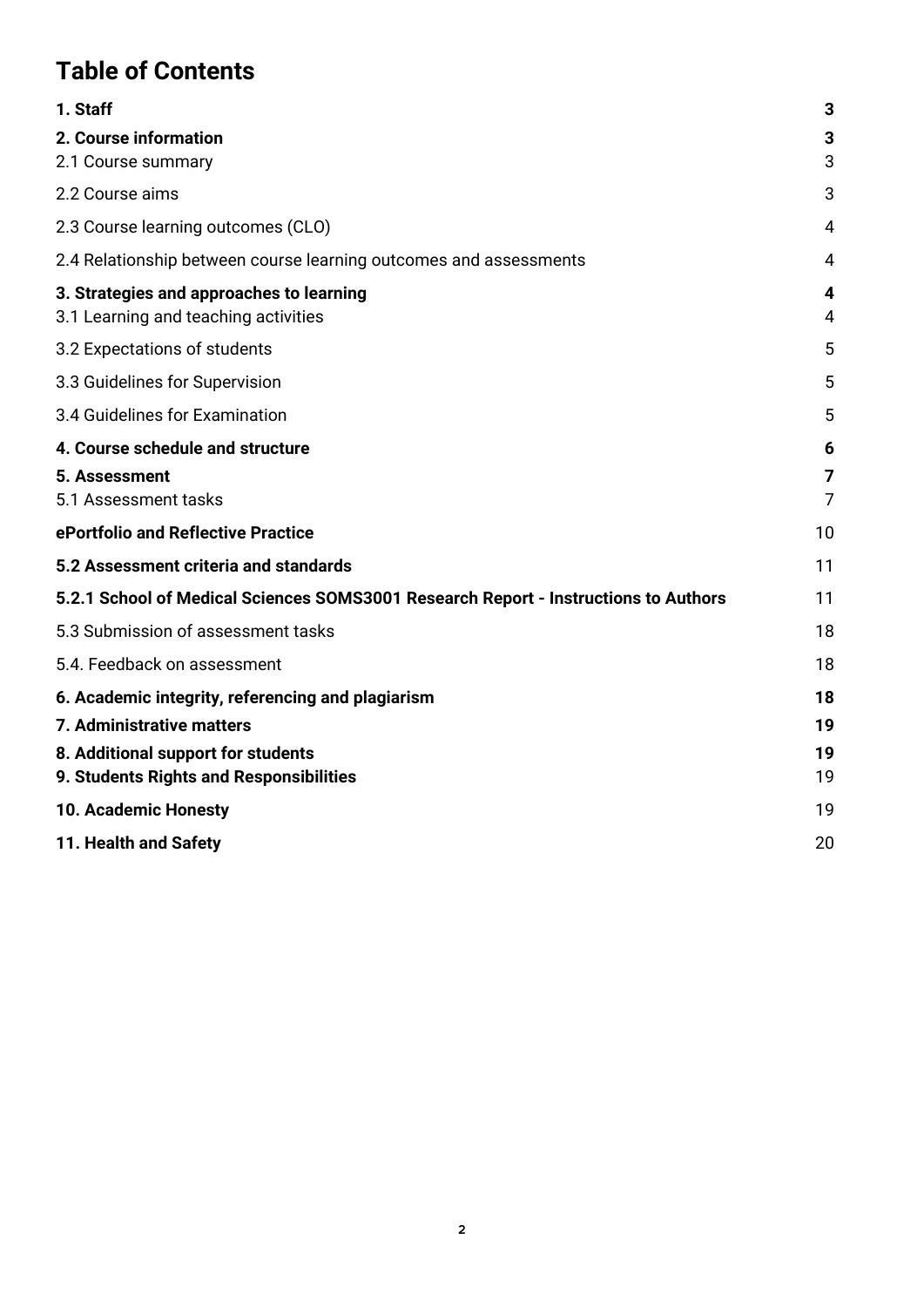# <span id="page-2-0"></span>1. Staff

| <b>Position</b>        | <b>Name</b>              | <b>Email</b>                | <b>Consultation</b><br>times and<br><b>locations</b>                                                                                          | <b>Contact Details</b> |
|------------------------|--------------------------|-----------------------------|-----------------------------------------------------------------------------------------------------------------------------------------------|------------------------|
| Course<br>Convenor     | Prof Patsie Polly        | patsie.polly@unsw.edu.au    | Room 420, Level 4, (02) 9385 2924<br><b>Wallace Wurth</b><br><b>EAST Building or</b><br>via MS Teams<br>Consultation time:<br>Wednesday 4-5pm |                        |
| Course Co-<br>convenor | Dr Matthew<br>Nguyen     | matthew.nguyen3@unsw.edu.au |                                                                                                                                               |                        |
| Lecturer               | <b>Prof Patsie Polly</b> | patsie.polly@unsw.edu.au    | Room 420, Level 4, (02) 9385 2924<br><b>Wallace Wurth</b><br><b>EAST Building or</b><br>via MS Teams<br>Consultation time:<br>Wednesday 4-5pm |                        |

## <span id="page-2-1"></span>2. Course information

Units of credit: 6UOC

Pre-requisite(s): WAM above 75

Note: Enrolment in this course is by invitation and subject to availability of places: interested students should contact a suitable supervisor and the course convenor, Prof. Patsie Polly in SoMS. WAM requirement 75+.

Teaching times and locations: [http://www.timetable.unsw.edu.au](http://www.timetable.unsw.edu.au/)

### <span id="page-2-2"></span>2.1 Course summary

The School of Medical Sciences - SOMS3001 – course is largely based on a short theoretical or experimental research project, supervised by a member of academic staff. The internship may encompass project planning, literature review, project development, fieldwork, experimental work, statistical analyses and oral and written reporting. Internships may also involve 'placements' outside UNSW, in the form of externally funded research programs, industrial placements or other programs either during usual session or in the session breaks. In these cases, students will require an academic member of staff to supervise the internship. Workshops in academic skills development are also offered as part of SOMS3001.

## <span id="page-2-3"></span>2.2 Course aims

The main aim of the course is to introduce undergraduate students to research in the biomedical sciences. Students will undertake a supervised research project that places emphasis on advanced disciplinary knowledge, the use of specialised techniques relevant to their chosen research area, critical thinking and scientific communication. Students gain experience in semi-independent research activity, scientific writing and oral presentation. Academic skills development for students is supported by workshops.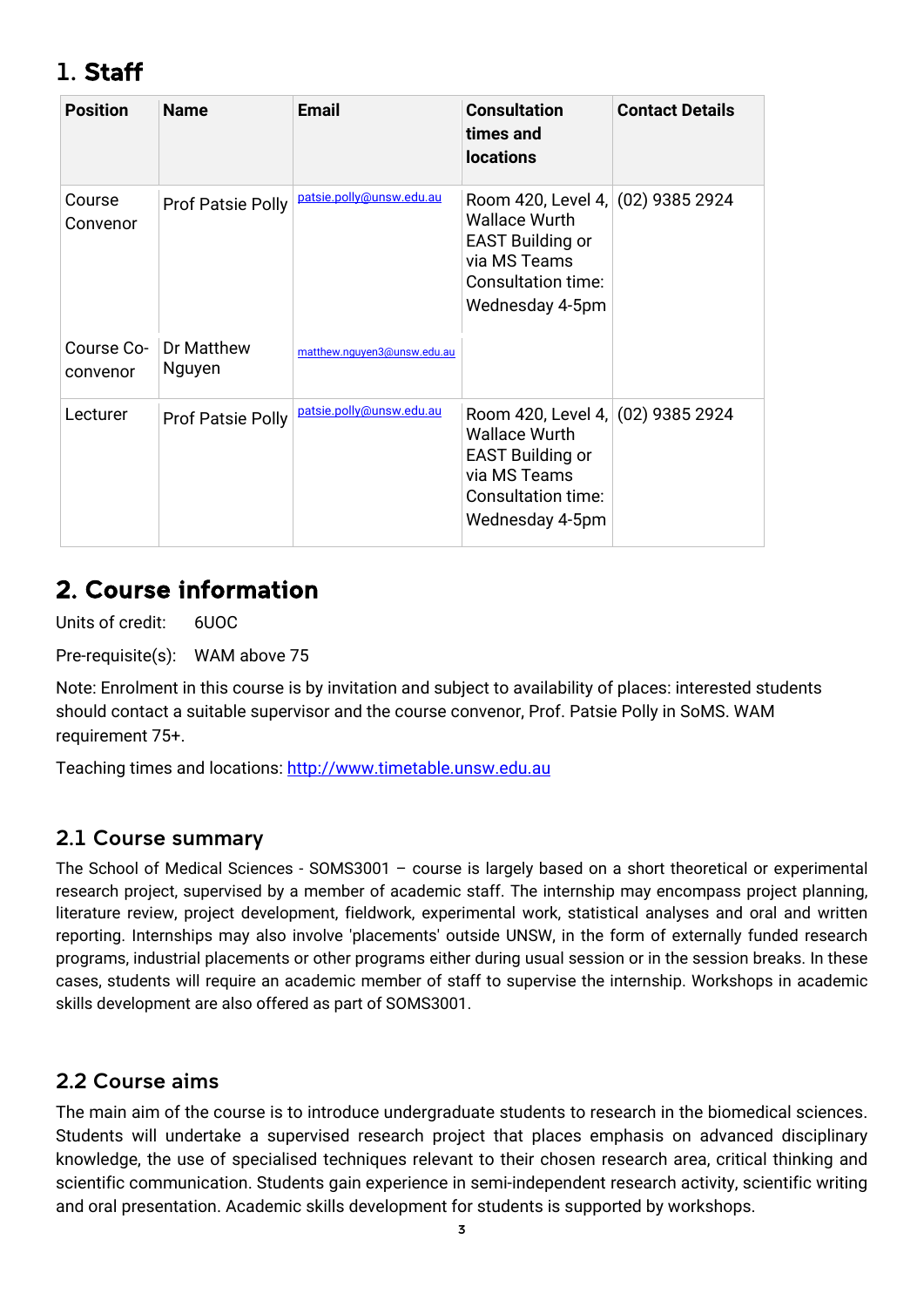## <span id="page-3-0"></span>2.3 Course learning outcomes (CLO)

At the successful completion of this course you (the student) should be able to:

- 1. Describe and critically evaluate scientific literature that informs their research topic
- 2. Demonstrate practical skills in research, including attempting techniques directly related to their specific research topic and accurate recording of experimental data
- 3. Critically evaluate research data, integrate it into the wider field and communicate findings effectively in both oral and written formats

## <span id="page-3-1"></span>2.4 Relationship between course learning outcomes and assessments

At the successful completion of this course you (the student) should be able to:

| Course<br>Learning<br>Outcome<br>(CLO) | <b>LO Statement</b>                                                                                                                                                                              | <b>Related Tasks &amp; Assessment</b>                                                 |
|----------------------------------------|--------------------------------------------------------------------------------------------------------------------------------------------------------------------------------------------------|---------------------------------------------------------------------------------------|
| CLO <sub>1</sub>                       | Describe and critically evaluate scientific<br>literature that informs their research topic                                                                                                      | 30%<br>Journal Club Presentation<br>20%<br>Project Proposal<br>Research Report<br>50% |
| CLO <sub>2</sub>                       | Demonstrate practical skills in research, Research Report<br>including attempting techniques directly<br>related to their specific research topic and<br>accurate recording of experimental data | 50%                                                                                   |
| CLO <sub>3</sub>                       | Critically evaluate research data, integrate it<br>into the wider field and communicate Project Proposal<br>findings effectively in both oral and written<br>formats                             | 30%<br>Journal Club Presentation<br>20%<br><b>Research Report</b><br>50%              |

# <span id="page-3-2"></span>3. Strategies and approaches to learning

## <span id="page-3-3"></span>3.1 Learning and teaching activities

The learning and teaching philosophy underpinning this course is centred on students taking on the role of a researcher, under close supervision. The student serves as an intern or, more appropriately, an apprentice. In doing so, they develop advanced disciplinary knowledge, the use of specialised techniques relevant to their chosen research area, critical thinking, evaluation and synthesis of information in addition to scientific research communication in the oral and written forms. The principal form of teaching is based on research supervision and direction by specialist researchers within the Faculties of Science or Medicine. The technical knowledge for this course, in the form of techniques, protocols, technical tips and materials, is provided by each laboratory and supervisor. The scientific knowledge is gathered independently, using Web-based and other resources. It is up to the student to take major responsibility for their own learning and completion of tasks within the course. SOMS3001 engages students in research thinking and practice and therefore research-integrated learning by working on research projects supervised by an academic within research teams.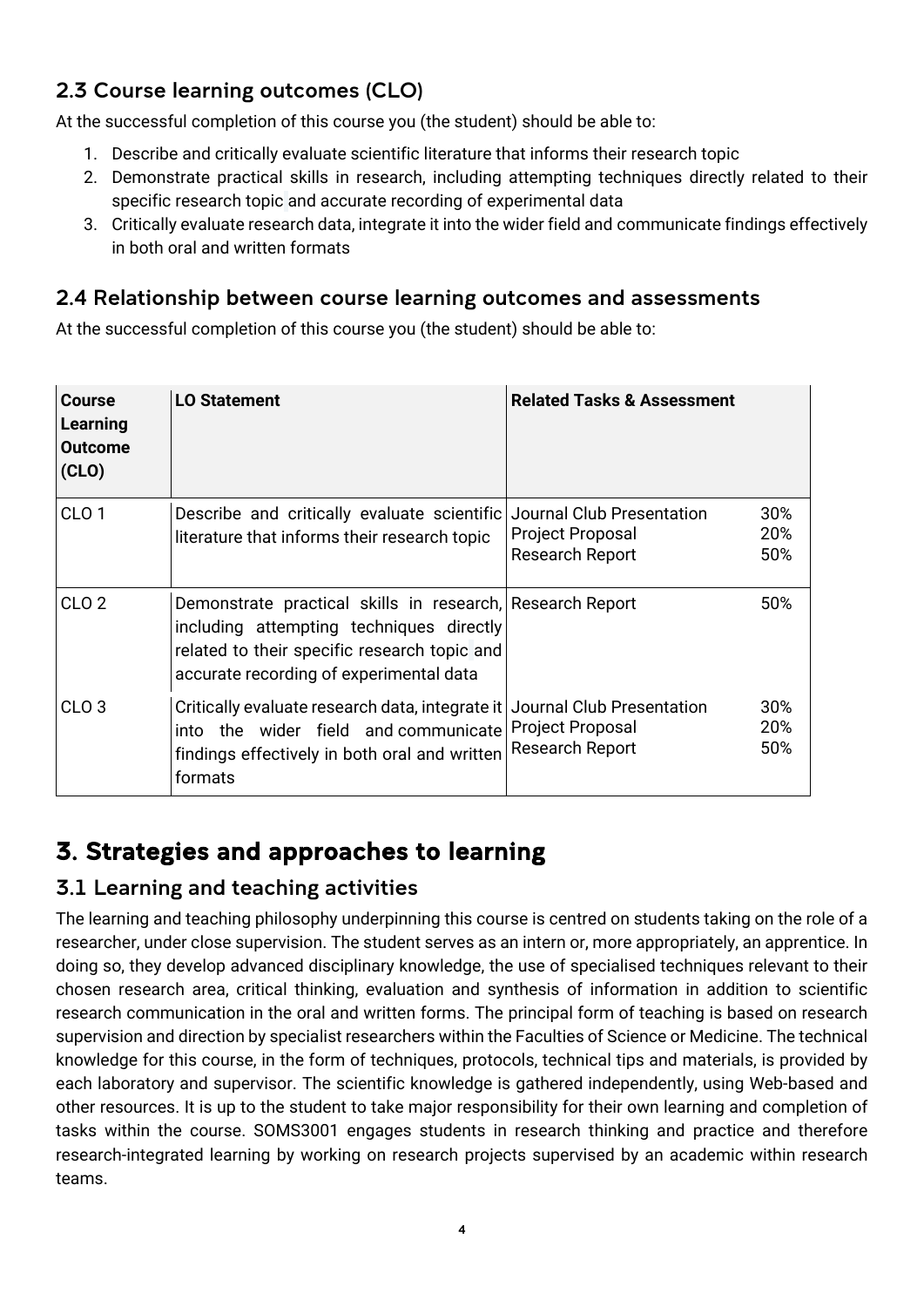## <span id="page-4-0"></span>3.2 Expectations of students

Students are reminded that UNSW recommends that a 6 units-of-credit course should include 4 hours of class contact hours (per term) and 10 hours of laboratory/project contact hours/week. You are expected to take an additional 5-10 hours /week of non-class contact hours to complete assessments, readings and the journal club presentation preparation. Course-specific expectations of students, include:

- a good level of engagement during class and outside of class in your research team
- attendance at lectures and workshops/seminars, labs, or technical workshops
- online component requirement
- to follow policy and protocols governing email, social networks and discussion forums that include professional behaviours

#### <span id="page-4-1"></span>3.3 Guidelines for Supervision

The primary supervisor should be a SoMS Academic member of staff.

## <span id="page-4-2"></span>3.4 Guidelines for Examination

SOMS3001 GRADES

Satisfactory/Unsatisfactory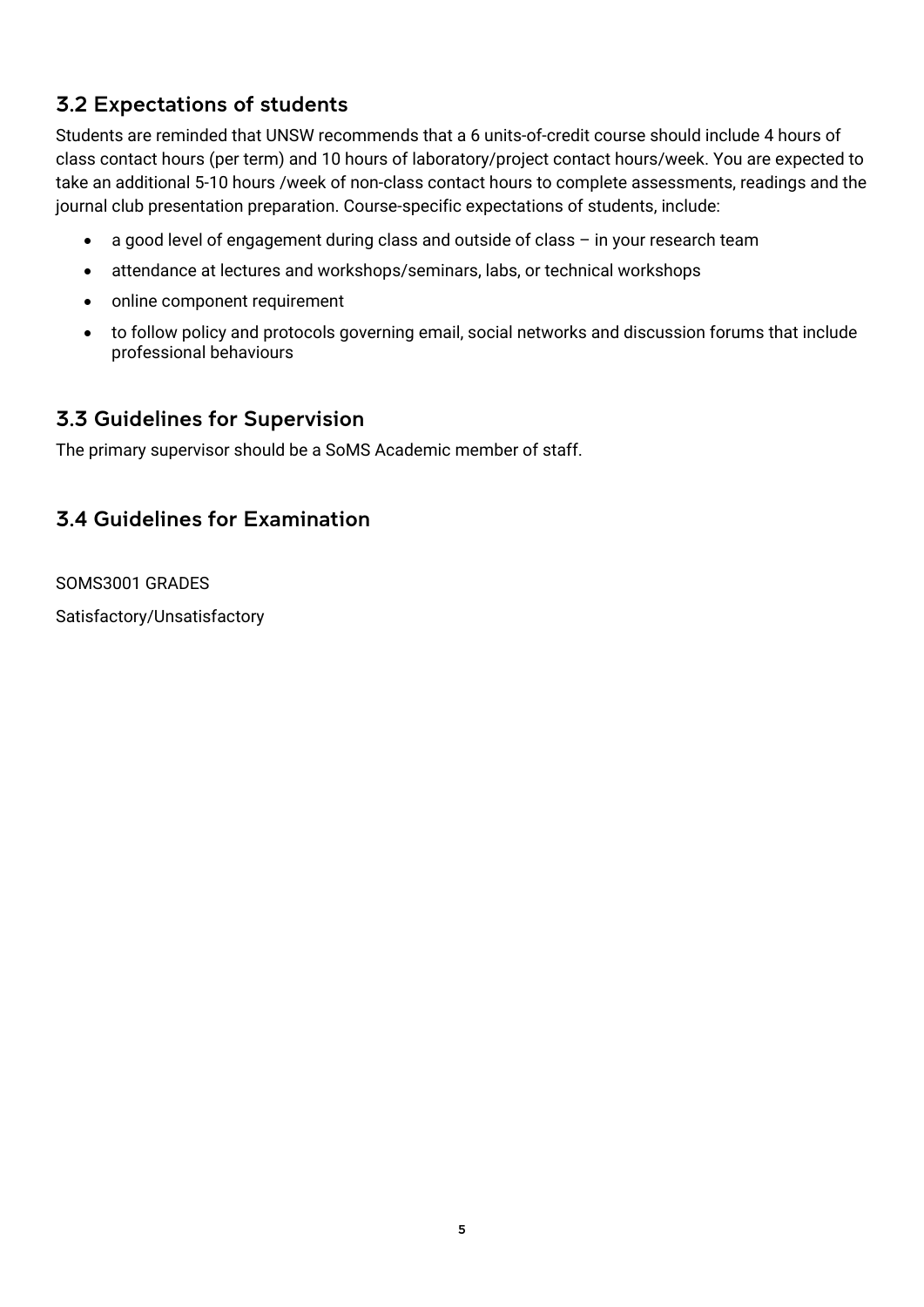# <span id="page-5-0"></span>4. Course schedule and structure

This course consists of 4 hours of class contact hours (per term) and 10 hours of laboratory/project contact hours/week. You are expected to take an additional 5-10 hours /week of non-class contact hours to complete assessments, readings and journal club presentation preparation. The hours are dependent on the nature of the research activity.

| <b>Week</b><br>[Date/Session] | <b>Topic [Module]</b>                                        | <b>Activity [Learning opportunity]</b>                                                                                                        | <b>Related</b><br><b>CLO</b> |
|-------------------------------|--------------------------------------------------------------|-----------------------------------------------------------------------------------------------------------------------------------------------|------------------------------|
| Week 1                        | <b>Orientation to SOMS3001</b><br><b>Research Internship</b> | <b>Course Overview</b><br>Lecture: outlining the course<br>expectations, requirements, and<br>assessment tasks                                | 1,2,3                        |
| Week 2                        | <b>Skills Workshop</b>                                       | Journal Club Presentation Skills Workshop: outlining the<br><b>Journal Club Presentation</b><br>assessment task expectations,<br>requirements | 1,2,3                        |
| Week <sub>3</sub>             |                                                              | Continue with laboratory/project<br>activities                                                                                                |                              |
| Week 4                        | <b>Project Proposal</b><br><b>Skills Workshop</b>            | Skills Workshop: outlining the<br>Project Proposal assessment task<br>expectations, requirements                                              | 1,2,3                        |
| Week 5                        |                                                              | Continue with laboratory/project<br>activities                                                                                                |                              |
| Week 7                        |                                                              | Continue with laboratory/project<br>activities                                                                                                |                              |
| Week 8                        | <b>Research Report</b><br><b>Skills Workshop</b>             | Skills Workshop: outlining the<br>Research Report assessment task<br>expectations, requirements                                               | 1,2,3                        |
| Week 9                        |                                                              | Continue with laboratory/project<br>activities                                                                                                |                              |
| Week 10                       |                                                              | Continue with laboratory/project<br>activities                                                                                                |                              |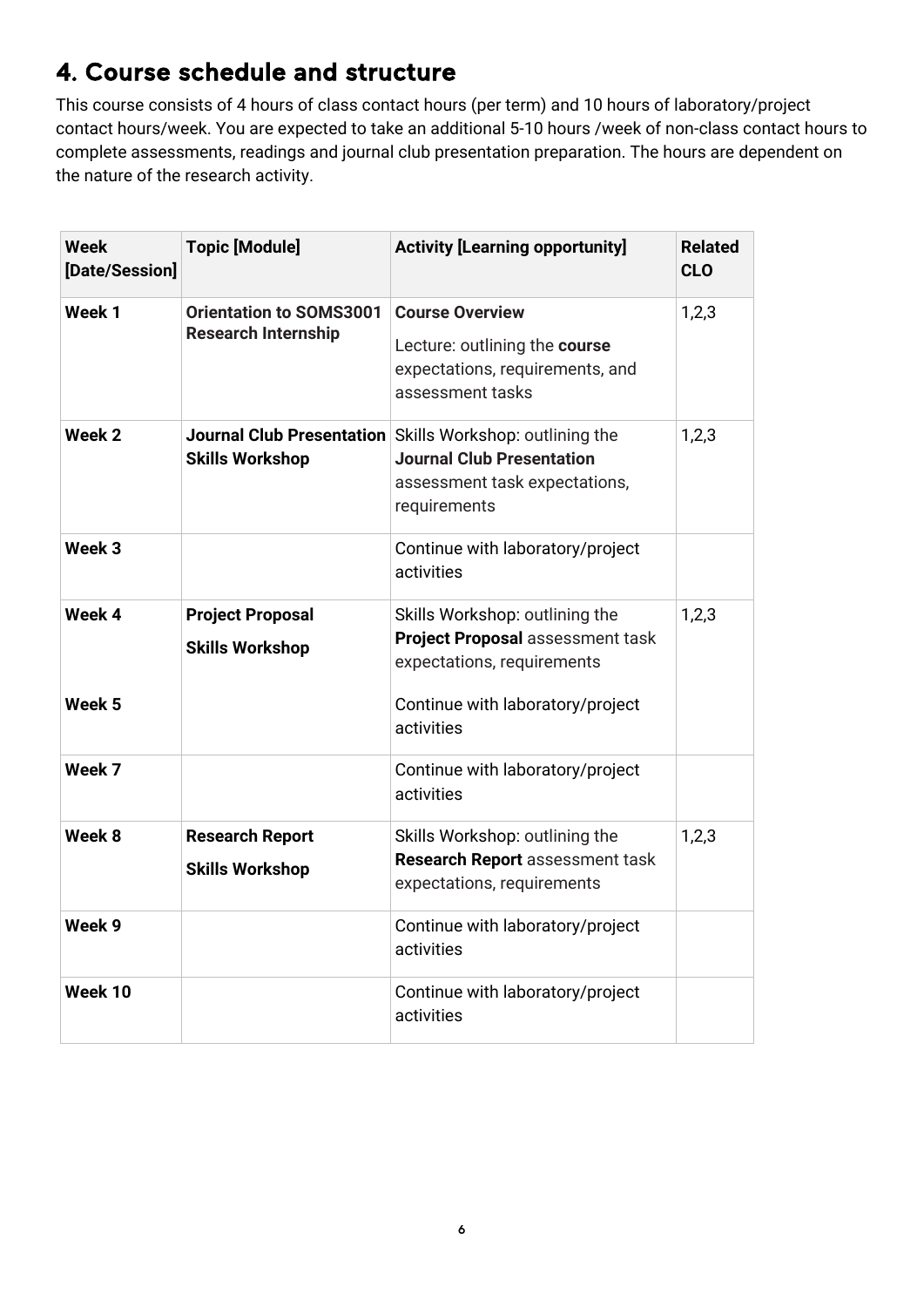# <span id="page-6-0"></span>5. Assessment

## <span id="page-6-1"></span>5.1 Assessment tasks

| 30% |
|-----|
| 20% |
| 50% |
|     |

| <b>Journal Club Presentation</b> | 30% |
|----------------------------------|-----|
|                                  |     |

**Description:** The Journal Club Presentation is of 20 minutes duration, with 15 minutes for presentation and 5 minutes for questions. The presentation should describe and critically evaluate three (3) primary peer reviewed scientific journal articles most directly relevant to the project being undertaken. The key experiments and methods need to be identified, and the relevant background and rationale described.

Evaluation of the results and integration of key findings across these three (3) articles should be presented and connected to your Internship Project, reaching a conclusion as to what gaps your project hopes to address. The Journal Club Presentation should be critical, highlighting limitations of the literature and/or areas of controversy.

The seminar should have clear and logical flow, good pace (i.e., neither hurried nor laboured) and use good quality visual aids. The student should demonstrate understanding of the three (3) papers during question time by giving appropriate answers.

**Feedback Process:** Assessment and feedback are based on a rubric aligned with that used for Honours in SoMS. Criteria within the rubric address the following: Background, Hypotheses, Aims, Methods, Project Plan, Rationale and Significance, Presentation Skills and Questions. The seminar will be marked, and feedback provided by the supervisor and guest academics and/or research group members.

**Learning Outcomes Assessed:** Describe, critically evaluate and reference three (3) primary scientific articles that informs their research topic. Critically assess research data, integrate it into the wider field, and effectively communicate the findings in oral format. This task addresses learning outcomes 1 and 3 (see page 4).

**Date:** Week 3

**Venue:** TBA (see Moodle)

**Length:** 20 minutes in duration. 15 mins presentation, 5 minutes question time

#### **Feedback Process:**

- one round of review from supervisor prior to presentation day ideally by the end of Week 2
- examiner and convener feedback ideally by the end of Week 3, in time for students to consider for the project proposal due in Week 4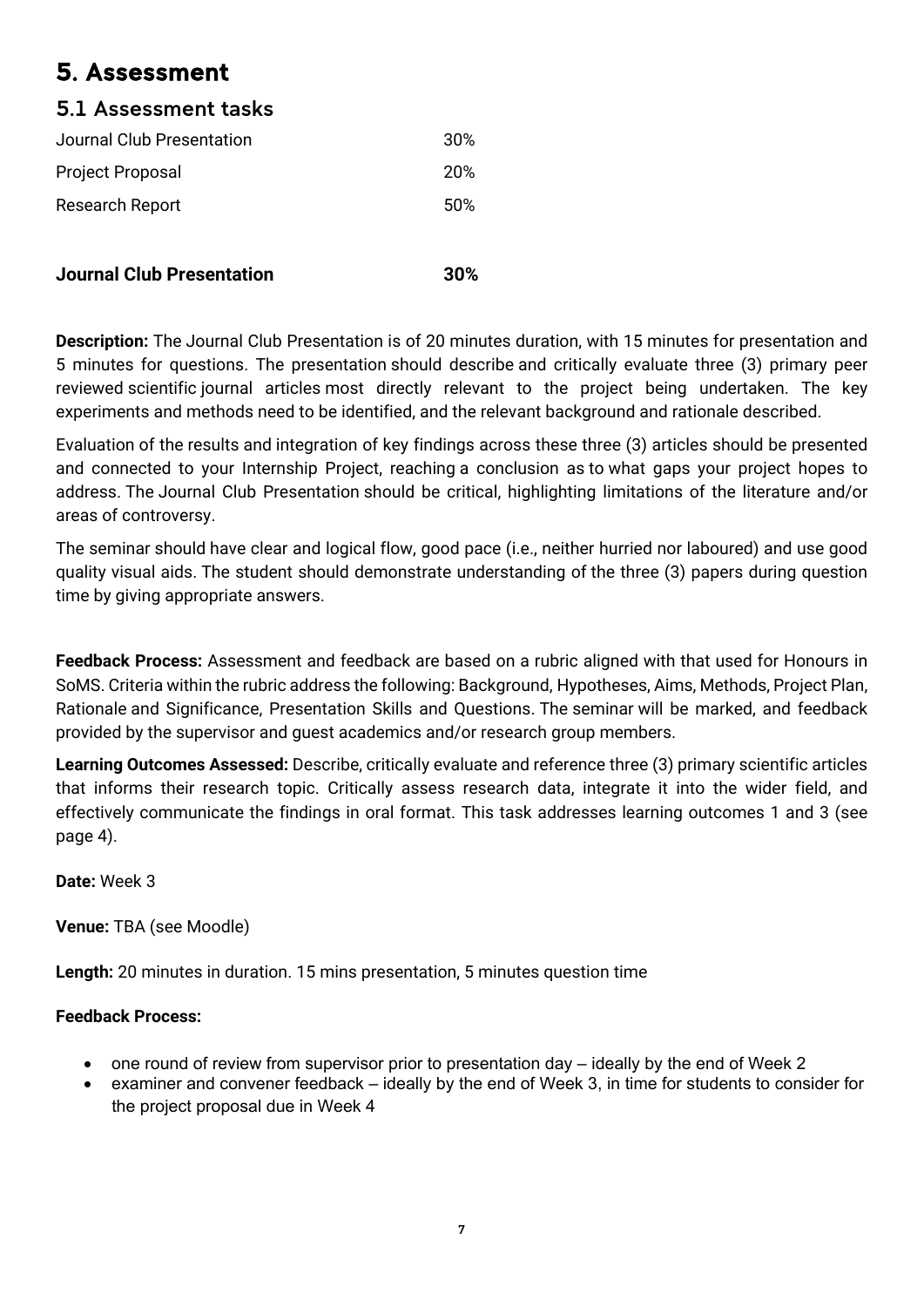**Description:** The project proposal should be 500 words or 1 page (12-point font and single spaced) and should give a detailed project plan, rationale, and significance. A brief background project context incorporating relevant published scientific literature to support the project plan, rationale, significance and methods should be given.

The hypothesis, aims and integration of the methods to be used should be given. It should be adequately referenced with recent and appropriate studies and have clear and logical flow. The word count for the project proposal excludes non-text elements such as diagrams and tables, which can be used. References are not included in the word count. Penalties will apply for an inability to observe the word limit. The general and referencing style should follow that of the SOMS3001 convention.

**Feedback Process:** Assessment and feedback are based on a rubric aligned with that used for Honours in SoMS. Criteria within the rubric address the following: Background Project Context, Project Rationale, Hypotheses, Aims, Integration of Methods, References and Presentation. The project proposal will be marked and feedback provided by the supervisor and examiner.

**Learning Outcomes Assessed:** Describe, critically evaluate and integrate relevant research findings. Referencing published scientific literature that informs their research topic. This task addresses learning outcomes 1 and 3 (see page 4).

**Due:** Week 4

**Length:** 500 words +/- 10%

**Copies:** One soft copy must be submitted via Turnitin© via Moodle.

#### **Feedback Process:**

- one round of review from supervisor prior to submission day ideally by beginning of Week 4
- examiner and convener feedback ideally by 10 working days after submission of the Project Proposal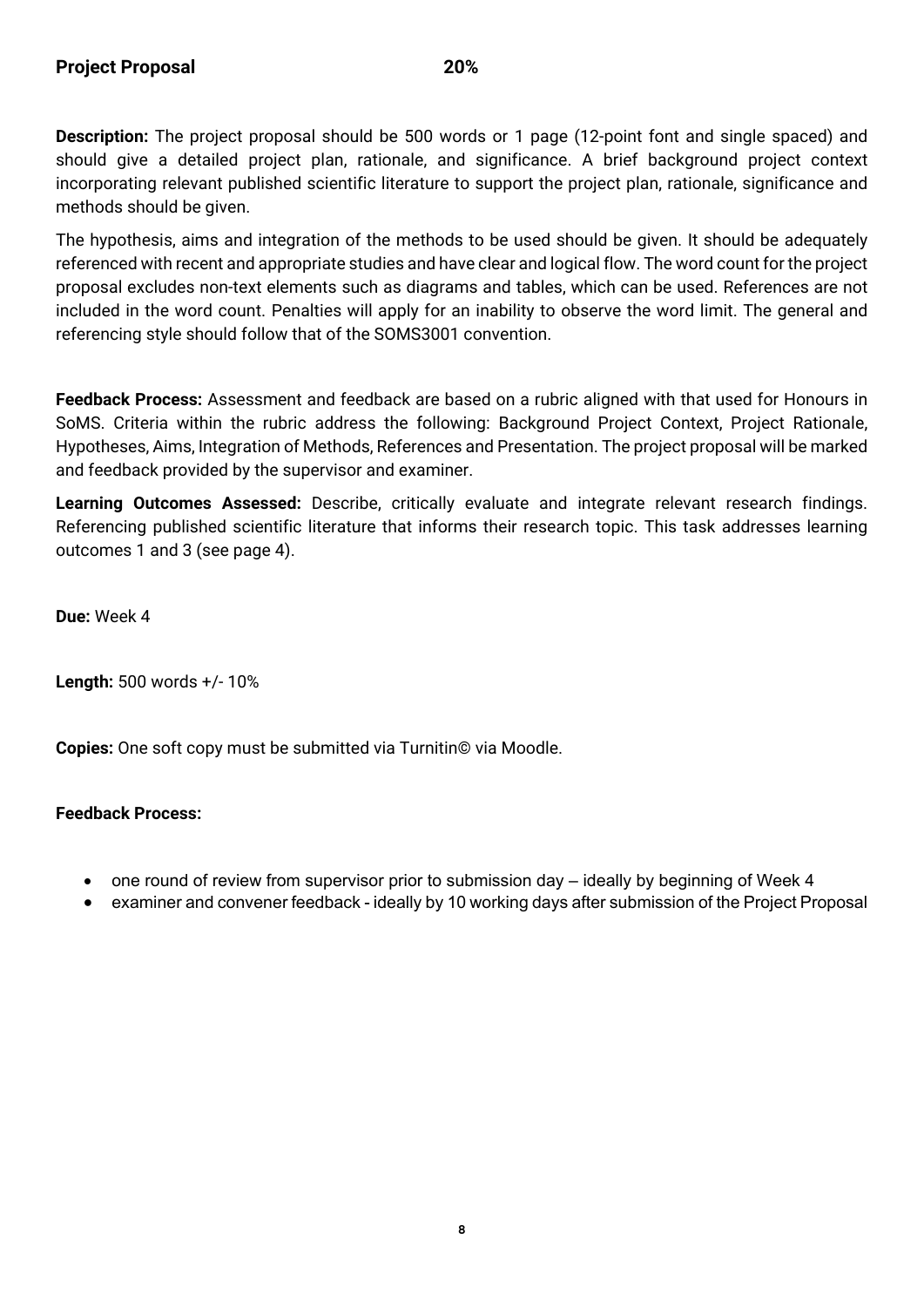#### **Research Report 50%**

**Description:** The general format of the research report is aligned with the guidelines for the project manuscript assessment item submitted for Honours in the School of Medical Sciences. It should contain an abstract, acknowledgements, brief scientific background with aims and hypotheses, materials and methods, results, discussion and references sections. The word count should be 2,000 words. This word limit excludes the abstract, acknowledgements and references sections, as well as supplementary data (if present), tables, figures and legends used in the text. Penalties will apply for an inability to observe the word limit. The abstract should succinctly and accurately summarise the aims and outcomes of the project. The acknowledgments are to be used to indicate how much of the research was performed independently or cooperatively. The brief introduction, aims and hypothesis section should define the problem being examined and place it in the context of published work in the area without being a complete review of the literature. It should identify the limitations of the literature and areas of controversy and give clear and valid aims and hypotheses. The methods should be appropriate and valid for the stated aims and clearly described and fully referenced. The results should reflect the body of laboratory work including controls and analysis of data using appropriate statistical tests (if applicable). Material needed for a complete understanding or evaluation of the work, but which does not fit well in the manuscript format, should be included as supplementary data. Presentation of the results should be clear and logical and should communicated appropriately (using figures and tables as well as text). The discussion should be relevant to the scientific background, methods, and results sections, logical in presentation and scientific content, show critical/creative analysis, place the findings of the study in the context of past studies and have suggestions for future studies. Please note that all work which is integral to the manuscript but was not performed by the student (i.e., undertaken by another member of the research group) is to be clearly disclosed in the Methods and/or Results sections of the report, where appropriate. This work may then be referred to in the Discussion and be assessed in the context of the methods and results attained by the student. The referencing style of the project manuscript should align with the requirements of the literature review.

**Feedback Process:** Assessment and feedback are based on a rubric aligned with that used for Honours in SOMS. Criteria within the rubric address the following: Scientific background, Hypothesis, Aims, Materials and Methods, Results, Discussion, References and Overall Presentation. The report will be marked and feedback provided by the supervisor and examiner.

**Learning Outcomes Assessed**: Describe, critically evaluate and reference a body of scientific literature that informs their research topic and findings.

Critically assess their research data, integrate it into the wider field, and communicate effectively the findings in written format. This task addresses learning outcomes 1, 2 and 3 (see page 4).

**Due:** Week 10 **Length**: 2,000 words +/- 10%

**Copies:** One soft copy must be submitted via Turnitin© via Moodle.

#### **Feedback Process:**

- one round of review from supervisor prior to submission day ideally by end of Week 8
- examiner and convener feedback ideally by 10 days after submission of the Research Report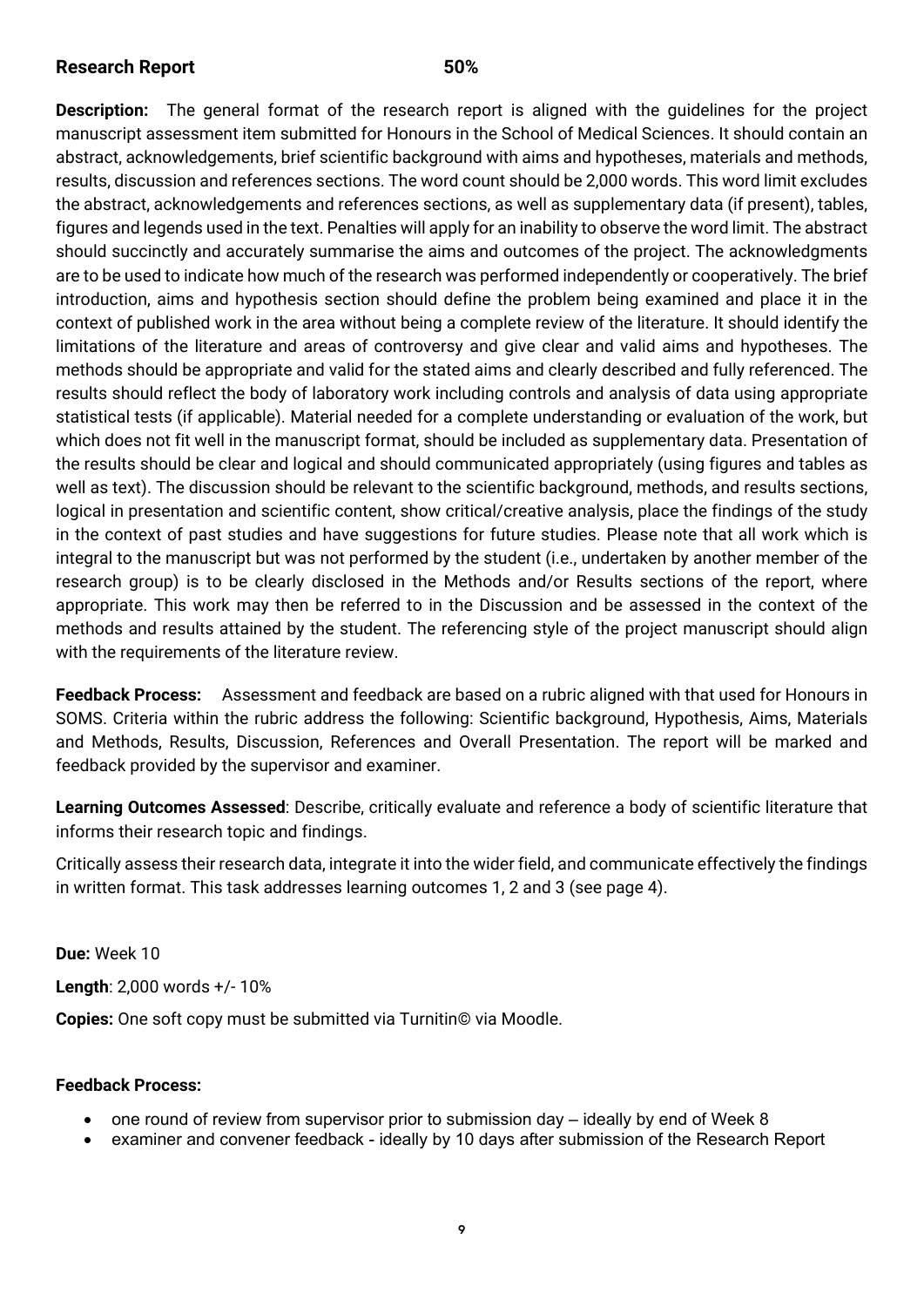#### <span id="page-9-0"></span>**ePortfolio and Reflective Practice**

Reflective practice is an important aspect to developing critical thinking and evaluation of outcomes in medical research. Students have the option to engage in this practice and can reflect on their research experience within their ePortfolios/reflective blogs.

Students should also be aware that research data discussions should be kept within lab meetings and for presentation as part of course requirements via Moodle or within the scheduled assessment tasks. Therefore, due to the competitive nature of medical research communication, please be advised that any data should be kept confidential and not shared online. This is how research integrity is maintained.

NOTE: The ePortfolios/reflective blogs should be used as a reflective space, rather than discussing research content and any data or unpublished methods that may have been generated as part of your own research project or the laboratory you have trained in. Students should NOT upload research data or methods into any digital space or their ePortfolios/reflective blogs if they chose to keep a digital reflective space. Always set your ePortfolio or any digital workspaces to 'private' in order to avoid general visibility and retain confidentiality.

While this is recommended, this activity is **totally optional.** It is up to the individual student if they would like to engage with ePortfolio/reflective blogging.

**Assessment of ePortfolio/reflective blogs will be based on the following criteria or elements**: demonstration engagement with ePortfolio/reflective practice, building an awareness of skills, including subject/course related skills, professional development and related skills, transferrable skills, development of career awareness and skills for future employability or post-graduate programs, work experience, personal values, strengths, and weaknesses.

| <b>Assessment task</b>               | Length                                                                         | Weight | <b>Mark</b> | Due date and time |
|--------------------------------------|--------------------------------------------------------------------------------|--------|-------------|-------------------|
| <b>Assessment 1:</b><br>Journal Club | 20 mins in duration:<br>15 mins presentation,                                  | 30%    | Total 30    | Week 3            |
| <b>Presentation</b>                  | 5 mins question time                                                           |        |             |                   |
| <b>Assessment 2:</b>                 | <b>Length:</b> 500 words $+/-$ 20%<br>10%                                      |        | Total 20    | Week 4            |
| <b>Project Proposal</b>              | <b>Copies:</b> One soft copy<br>must be submitted via<br>Turnitin© via Moodle. |        |             |                   |
| <b>Assessment 3:</b>                 | <b>Length:</b> 2,000 words $+/-$ 50%<br>10%                                    |        | Total 50    | Week 10           |
| <b>Research Report</b>               | <b>Copies:</b> One soft copy<br>must be submitted via<br>Turnitin© via Moodle. |        |             |                   |

#### **Further information**

UNSW grading system:<https://student.unsw.edu.au/grades> UNSW assessment policy:<https://student.unsw.edu.au/assessment>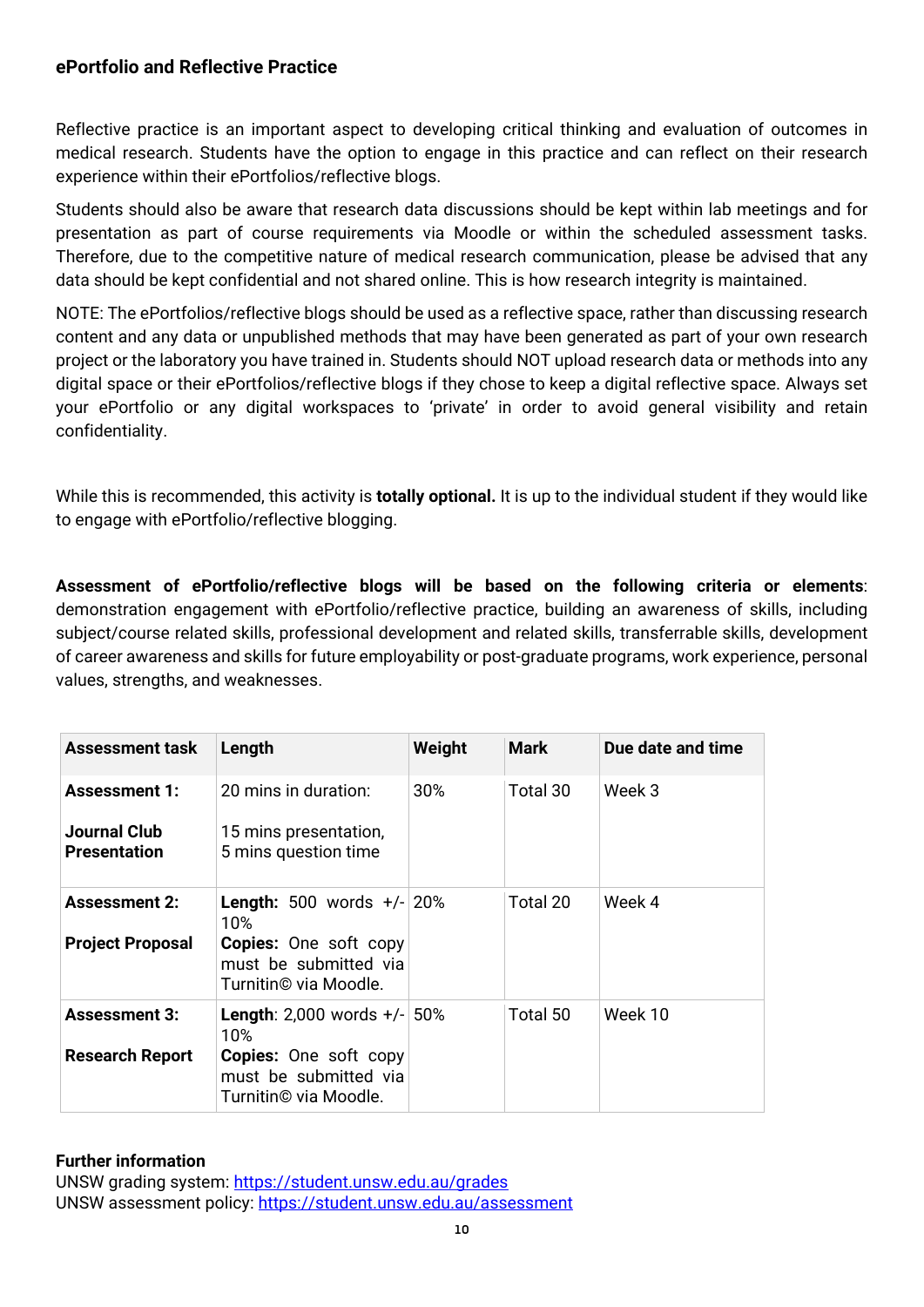## <span id="page-10-0"></span>5.2 Assessment criteria and standards

## <span id="page-10-1"></span>5.2.1 School of Medical Sciences SOMS3001 Research Report - Instructions to Authors

**(Adapted from the Uniform Requirements for Manuscripts Submitted to Biomedical Journals, the British Journal of Pharmacology, the Journal of Anatomy, the Journal of Pathology and the Journal of Physiology)**

Manuscripts must include: 1. Title Page, 2. Abstract, 3. Introduction, 4. Methods, 5. Results, 6. Discussion, 7. Acknowledgements, 8. List of references, 9 Tables, 10. Figures and 11. Supplementary Data (optional).

#### Title Page

Title: The title should contain no more than 150 characters (including spaces) and clearly indicate the subject matter of the paper.

Authors: The author's name in full and the name and addresses of the department(s) and institution(s) to which the work should be attributed.

Word Count: The word count excluding abstract, acknowledgments, references and figure legends should be listed.

Abbreviations: list all abbreviations used

#### Abstract

An abstract of up to 200 words should follow the title page. The abstract should provide the background for the study, experimental approach, major findings and conclusions. It should be understandable without reference to the rest of the paper. References may not be cited.

#### Introduction

The introduction should give a clear account of the background for the study, and the research objective or hypothesis tested should be stated. The introduction should be understandable to a non-specialist.

#### Methods

The methods must be described in sufficient detail to allow the experiments to be interpreted and repeated by an experienced investigator. Give references to established methods, provide references and brief descriptions for methods that have been published but are not well known; describe new or substantially modified methods. Identify the apparatus, drugs and chemicals used, give the manufacturer's name and address in parentheses after each item. Describe the statistical methods used and define all statistical terms, abbreviations, and symbols. Specify the computer software used. Where appropriate, describe your selection of the subjects (patients or laboratory animals, including controls), identify the age, sex, strain, number used and other important characteristics of the subjects.

#### Results

Present your results in logical sequence in the text, tables, graphs and illustrations. The description of the experimental results should be succinct, but in sufficient detail to allow the experiments to be analysed and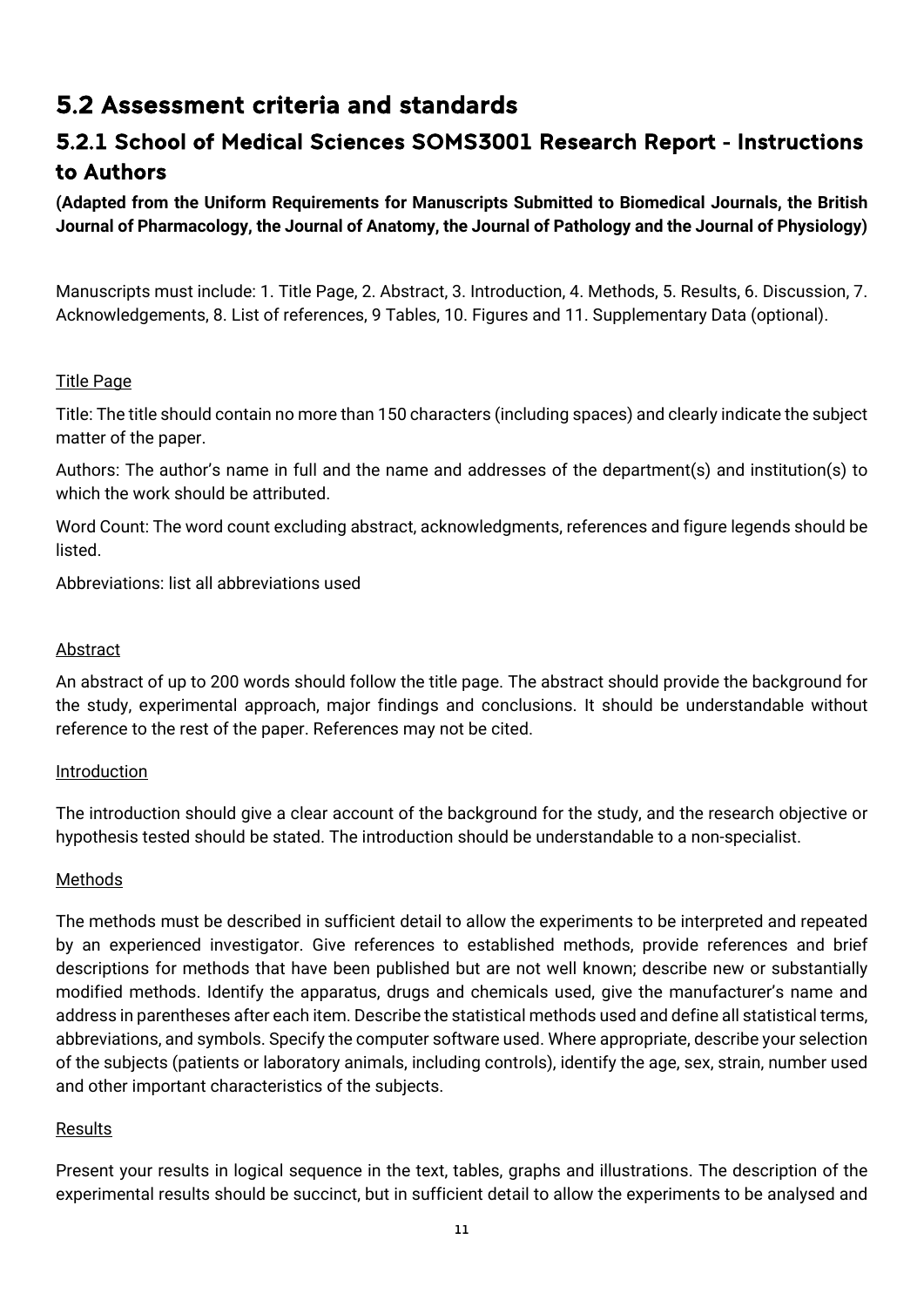interpreted by the reader. Where data is presented the mean results with standard errors, the number of observations, and statistical significance, should be given where appropriate. The rationale for performing the experiments may be briefly mentioned in the Results section, but conclusions or interpretation of results should not be presented. Do not repeat in the text all the data that is presented in the tables or graphs. Headed paragraphs maybe used to aid in the presentation of the results.

Please note that all work which is integral to the research report but was not performed by the SOMS3001 student (i.e., was undertaken by another member of the supervisor's and/or co-supervisor's research group) is to be clearly disclosed in the Methods, Results and/or Acknowledgments as appropriate.

#### **Discussion**

In the discussion explore possible mechanisms or explanations for the findings of your study, compare and contrast your results with those from other relevant studies, state the limitations of the study, and explore the implications of the findings for future research. Do not repeat in detail data or other material given in the Introduction or the Results sections. The main conclusions should be conveyed in the final paragraph.

#### Acknowledgements

The author should acknowledge those who have provided funds, reagents, technical help and scientific advice.

#### References

In the text, references to other work should take the form: (Bolton and Kitamura, 1983) or 'Bolton and Kitamura (1983) showed that…' When a paper written by two authors is cited, both names are given; for three or more authors, only the first name is given, followed by 'et al.' References to unpublished observations or personal communications should be mentioned in the text only, and not included in the list of references. Direct reference to original research sources should be used whenever possible.

The reference list at the end of the manuscript must be arranged alphabetically according to the surname of the first author. When the names of first authors are identical, the alphabetical order of the surnames of subsequent authors takes precedence over the year of publication. The authors' names are followed by the year of publication in brackets. If more than one paper by the same authors in one year is cited, a, b, c, etc. are placed after the year of publication, both in the text and in the list of references. All authors should be quoted for papers with up to seven authors; for papers with more than seven authors, the first six should be quoted followed by et al.

The format for references to papers and books, and to chapters in books, is as follows:

Lipp P, Egger M & Niggli E (2002). Spatial characteristics of sarcoplasmic reticulum Ca<sup>2+</sup> release events triggered by L-type Ca2+ current and Na+ current in guinea-pig cardiac myocytes. *J Physiol* 542, 383-393.

Adrian ED (1932). *The Mechanism of Nervous Action.* Humphrey Milford, London.

Buchan AMJ, Bryant MG, Polak JM, Gregor M, Ghatei MA & Bloom SR (1981). Development of regulatory peptides in the human fetal intestine. In *Gut Hormones*, 2nd edn, ed. Bloom SR & Polak JM, pp. 119-124. Churchill Livingstone, Edinburgh.

For those articles published on online ahead of print, that have not been assigned full publication details the DOI (digital object identifier) should be used. See example below: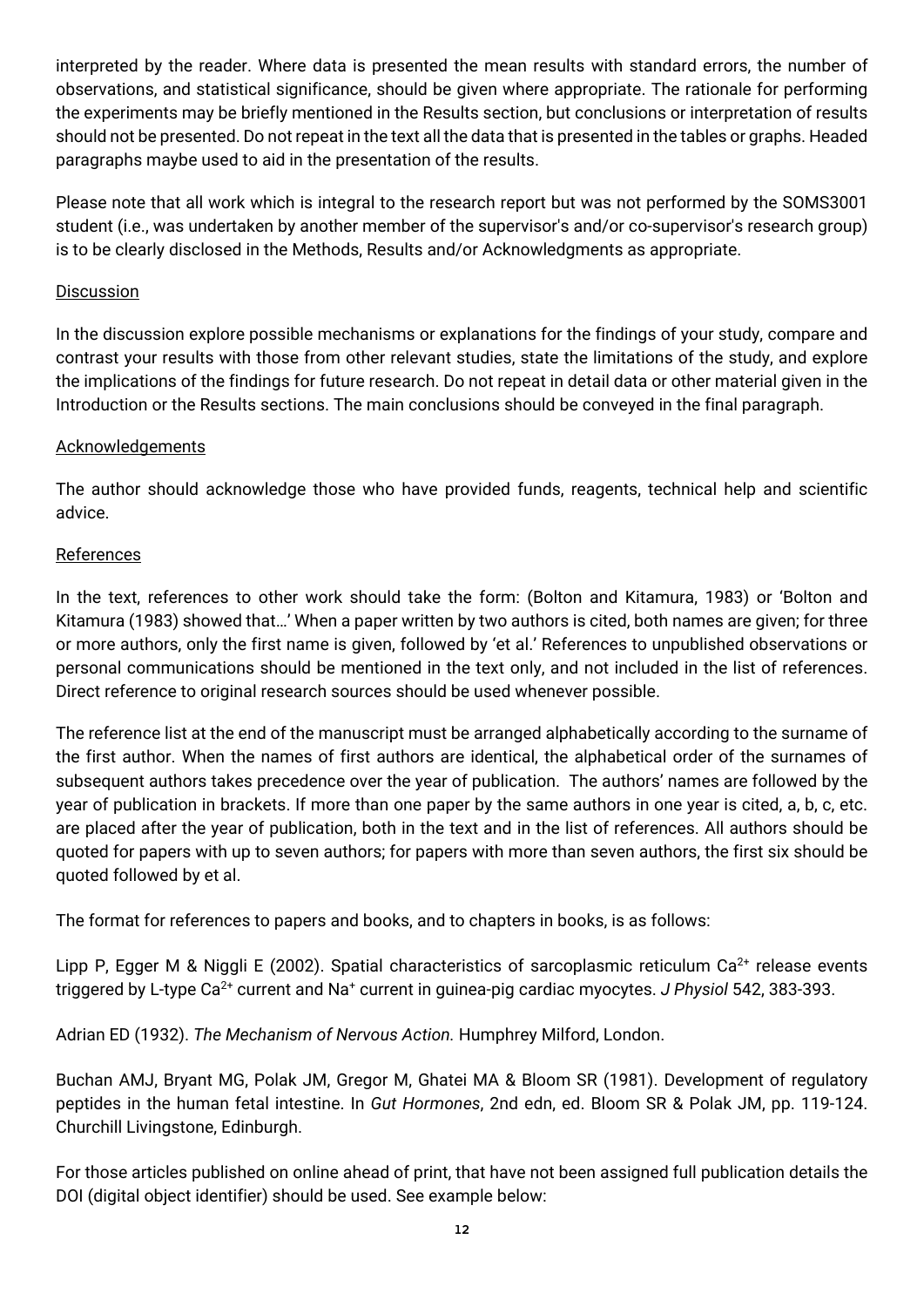Lipp P, Egger M & Niggli E (2002). Spatial characteristics of sarcoplasmic reticulum  $Ca^{2+}$  release events triggered by L-type Ca2+ current and Na+ current in guinea-pig cardiac myocytes. *J Physiol*; DOI: 10.1113/jphysiol.2001.013382.

The format for an online article:

Provide the URL of the homepage where the online version of the article is available via search.

Poniewozik, J. (2015, November 17). When TV turns itself off. The New York Times. Retrieved from [http://www.nytimes.com](http://www.nytimes.com/)

Project for Excellence in Journalism. (2006). A day in the life of the media. The State of the News Media, 2006. Retrieved from<http://www.stateofthemedia.org/2006/>

#### Tables

Each table should be given on a separate page. Tables are numbered consecutively according to the order in which they have been first cited in the text. Tables should be numbered with Arabic numerals and the number should be followed by a brief descriptive title at the head of the table. Tables should be self-explanatory, with necessary descriptions provided in footnotes underneath the table. Give each column a short or abbreviated heading.

#### Figures and Legends

Figures should be numbered consecutively according to the order in which they have been first cited in the text. Figure legends can appear below the figure and/or on a separate page. Each figure should be given a title and a legend that explains the figures in sufficient detail that, whenever possible, they can be understood without reference to the text. All symbols and abbreviations should be explained within the legend. If a figure has been published, acknowledge the original source.

#### Supplementary Data

Material needed for an in-depth evaluation of the work, but which does not fit well in manuscript format, should be included as Supplementary Data. These data should only be included if they enhance the overall understanding of the research but should not be essential for the understanding of the manuscript.

#### Abbreviations, Units and Symbols

Use only standard abbreviations; the full term for which an abbreviation stands should precede its first use in the text. SI units and symbols should be used for physicochemical quantities. Gene names and loci should be in italics, and proteins should be in roman. Virus nomenclature (and acronyms) should follow the guidelines of the International Committee on the Taxonomy of Viruses (ICTV). Chemical nomenclature should follow the International Union of Pure and Applied Chemistry (IUPAC) definitive rules for nomenclature. Pharmacological units should follow the guidelines given in the British Journal of Pharmacology.

#### Formatting and Technical Instructions

Text should be Times New Roman, 12-point font, with 1.5 line-spacing throughout the manuscript. Margins should be 3 cm on the left-hand side, 2 cm on the right-hand, 2 cm at the top and 2 cm at the bottom. The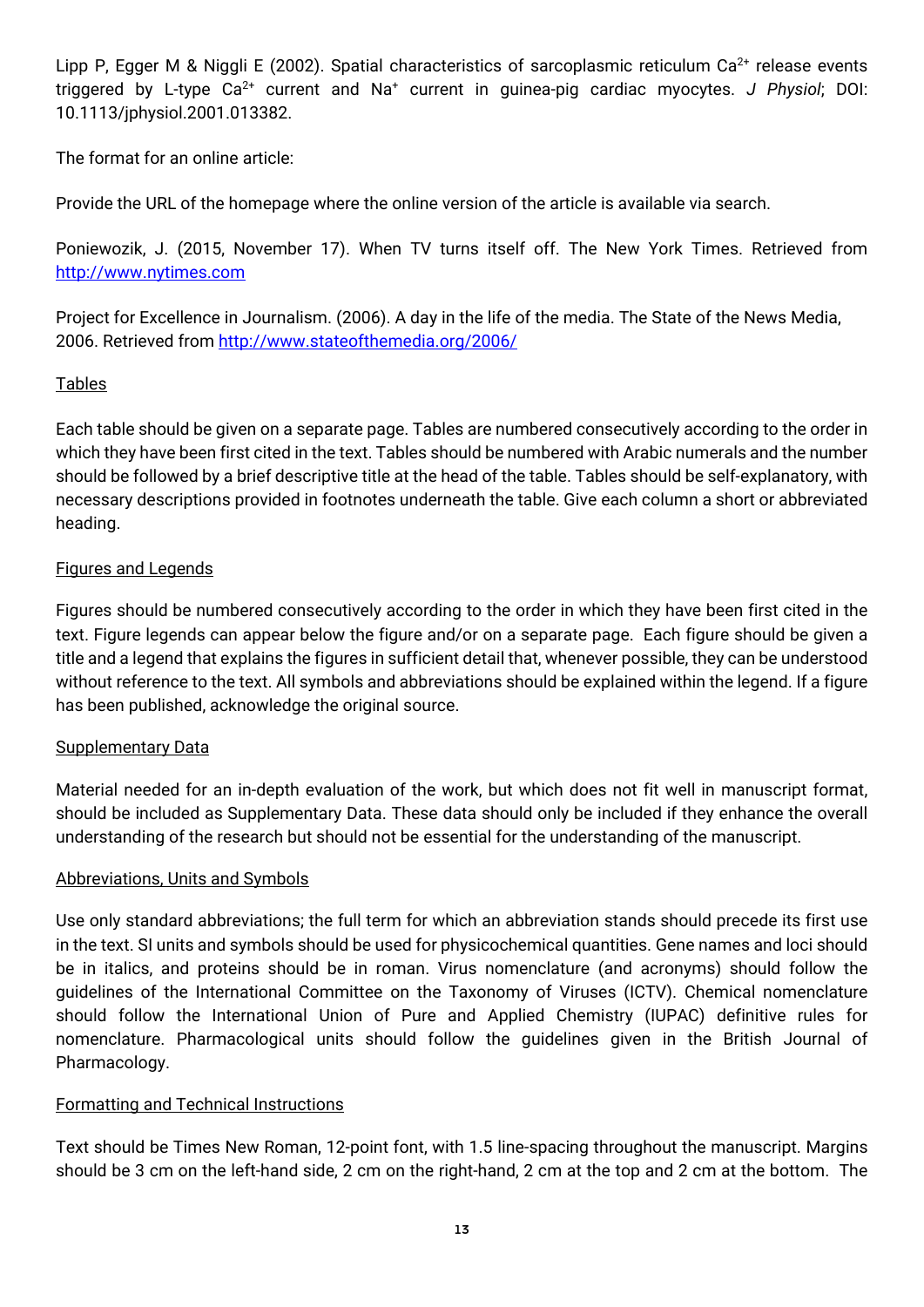manuscript should be no more than 2000 words excluding: the abstract, acknowledgements and references, tables, figures, legends, and supplementary data.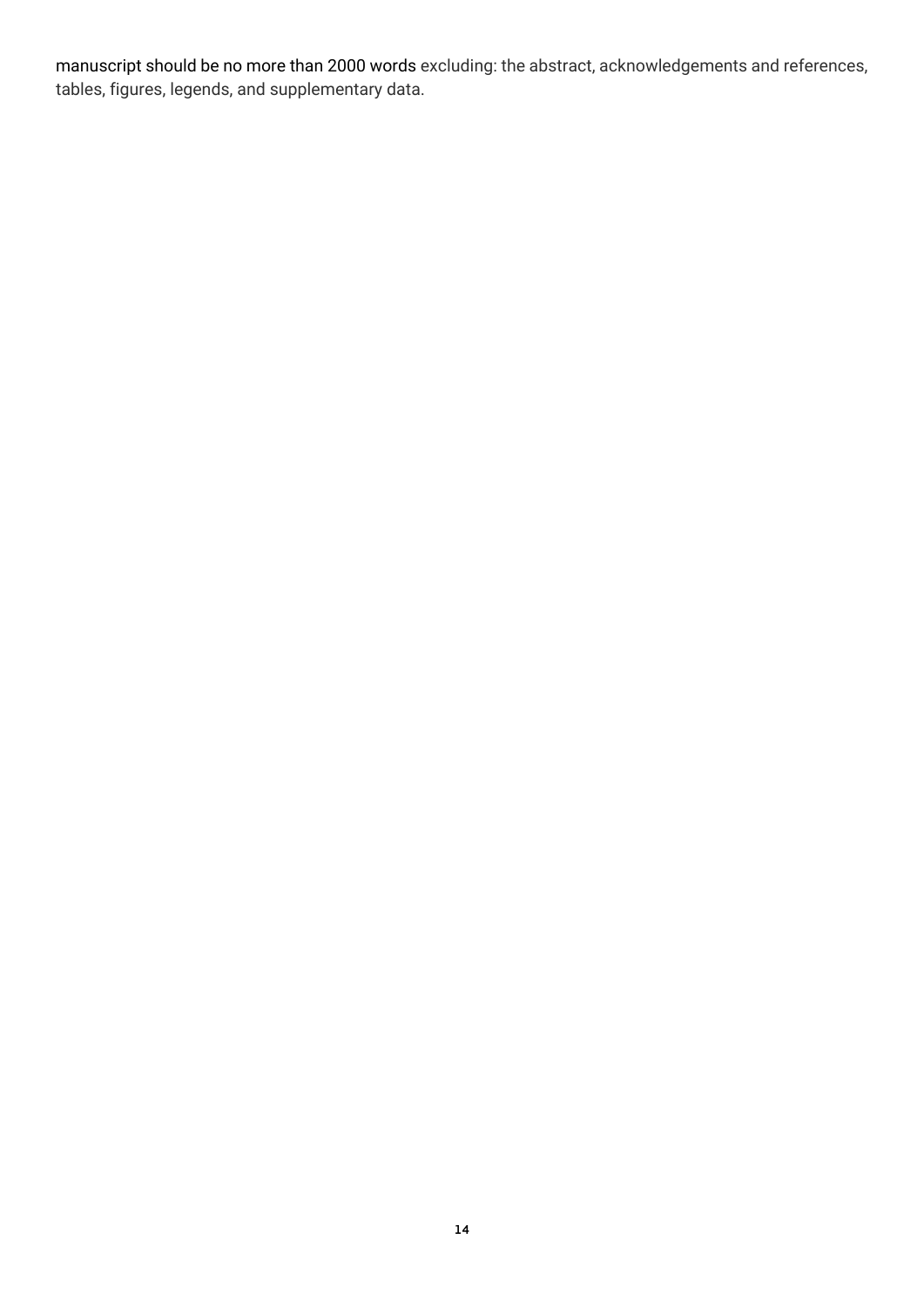|                                                                                        | Journal Club Presentation (Mark out of 10 for each marking criteria)                                                                                                                                                                                                                              |                                                                                                                                                                                                                                                            |                                                                                                                                                                                                                                              |
|----------------------------------------------------------------------------------------|---------------------------------------------------------------------------------------------------------------------------------------------------------------------------------------------------------------------------------------------------------------------------------------------------|------------------------------------------------------------------------------------------------------------------------------------------------------------------------------------------------------------------------------------------------------------|----------------------------------------------------------------------------------------------------------------------------------------------------------------------------------------------------------------------------------------------|
| <b>Criteria</b>                                                                        | 9                                                                                                                                                                                                                                                                                                 | $\overline{7}$                                                                                                                                                                                                                                             | 5                                                                                                                                                                                                                                            |
|                                                                                        | <b>Excellent</b>                                                                                                                                                                                                                                                                                  | Good                                                                                                                                                                                                                                                       | <b>Needs improvement</b>                                                                                                                                                                                                                     |
| Background,<br><b>Hypotheses &amp; Aims</b><br>& Methods                               | Very clear & concise description of background<br>leading to the papers. Can be easily understood by<br>a non-expert audience. Identifies and describes<br>clearly hypotheses, aims, major methods                                                                                                | • Less well clearly defined background<br>and/or difficult to understand. Some lapses<br>in defining and describing hypotheses,<br>aims and major methods                                                                                                  | Lacking sufficient background. Often hard to<br>understand. Unclear what the hypotheses and aims<br>were. Methods not clear or described                                                                                                     |
| <b>Results and</b><br>Integration                                                      | · Identifies key results and describes them clearly<br>• Links results across 3 papers well<br>· Identifies how outcomes from each paper builds or<br>adds to others                                                                                                                              | Some key results glossed over<br>• Some aspects of linking or descriptions<br>unclear<br>· Some integration of outcomes                                                                                                                                    | · Insufficient results presented<br>· Descriptions of results unclear<br>• Results presented but poorly linked                                                                                                                               |
| Project Plan,<br><b>Rationale and</b><br><b>Significance</b>                           | . Integrates how Internship project plan builds on or<br>integrates with background literature presented<br>Rationale and significance of project clearly outlinede Specific or "Big picture" significance given e Significance poorly described<br>Specific and "Big picture" significance given | • Describes Internship project plans clearly $\bullet$ Internship project plans unclear<br>• States significance and rationale of project • Fails to describe why it's important                                                                           |                                                                                                                                                                                                                                              |
| <b>Presentation:</b><br><b>Structure &amp;</b><br><b>Material</b><br><b>Engagement</b> | Display / layout enhances the presentation.<br>· Figures clearly labelled.<br>• Clear and logical structure throughout<br>• Timing precise<br>• Articulate and professional delivery. No errors<br>. Well-paced and timing perfect.<br>Good body language and pitch style                         | Display good, but sometimes distracting.<br>• Figures copied from papers with labels<br>unclear.<br>• Mostly clear and logical structure<br>• Timing within 2 mins<br>. Occasional lapses in clarity and/or speed.<br>• Some major lapses in body language | Display too crowded or distracting.<br>• Figures not always used and hard to follow<br>• Disorganised in structure<br>• Timing over 2 mins long or short<br>$\bullet$ Some bits - poor clarity and pitch.<br>• Major lapses in body language |
| <b>Questions</b>                                                                       | • Demonstrated clear understanding of the papers.<br>• Could link project to presented papers and their<br>methods                                                                                                                                                                                | • Good understanding of the papers.<br>• Could link aspects of project to presented<br>papers                                                                                                                                                              | Responses didn't demonstrate adequate<br>understanding of the papers or how they link to the<br>project                                                                                                                                      |
| <b>Overall Level (circle</b><br>as appropriate)                                        |                                                                                                                                                                                                                                                                                                   |                                                                                                                                                                                                                                                            |                                                                                                                                                                                                                                              |
| <b>Feedback</b><br><b>Comments</b>                                                     |                                                                                                                                                                                                                                                                                                   |                                                                                                                                                                                                                                                            |                                                                                                                                                                                                                                              |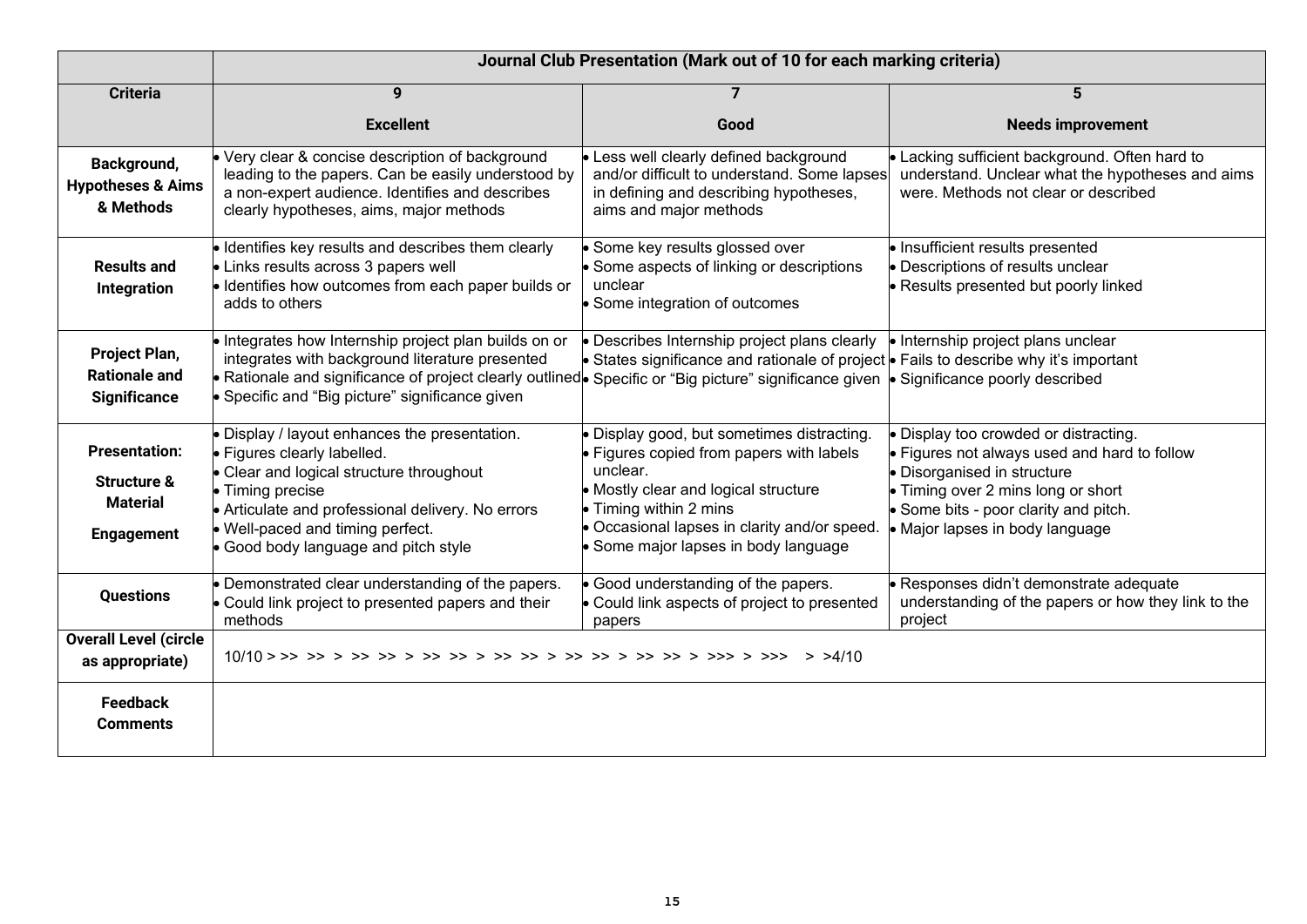|                                              | <b>Project Proposal</b>                                                                                                                                                                                                                                                                                                                                       |                                                                                                                                                    |                                                                                                    |  |
|----------------------------------------------|---------------------------------------------------------------------------------------------------------------------------------------------------------------------------------------------------------------------------------------------------------------------------------------------------------------------------------------------------------------|----------------------------------------------------------------------------------------------------------------------------------------------------|----------------------------------------------------------------------------------------------------|--|
| <b>Criteria</b>                              | 9                                                                                                                                                                                                                                                                                                                                                             | $\overline{7}$                                                                                                                                     | 5                                                                                                  |  |
|                                              | <b>Excellent</b>                                                                                                                                                                                                                                                                                                                                              | Good                                                                                                                                               | <b>Needs improvement</b>                                                                           |  |
| <b>Background Project Context</b>            | Succinct yet focused<br>Orientates project in the context of the literature.<br>Cites 3-5 key references                                                                                                                                                                                                                                                      | Areas were not focused or relevant                                                                                                                 | Background seems less relevant to<br>project<br>Verbose or unclear.                                |  |
| <b>Hypotheses &amp; Aims</b>                 | Clearly outlined<br>Link to background.<br>Link to plan and methods                                                                                                                                                                                                                                                                                           | Stated but aspects unclear<br>Some links but could be improved.                                                                                    | No hypotheses or aims apparent.                                                                    |  |
| <b>Project Plan and Methods</b>              | Description of proposed experiment(s) is concise yet<br>clear<br>Methods concise and clear<br>Analysis mentioned<br>Methods link to plan.                                                                                                                                                                                                                     | Experiment(s) described but too<br>ambitious or too minimal.<br>Methods missing aspects<br>Links between plan and method<br>inconsistent.          | Experiments poorly described.<br>Feasibility weak<br>Methods generally not clear or<br>appropriate |  |
| <b>Rationale and Significance</b>            | The rationale for doing the experiments relates to<br>the background and aims<br>Broader significance of potential outcomes clear<br>and justified (not overstated).<br>More focussed outcome of results identified.                                                                                                                                          | Project rationale stated but unclear<br>or not linked to background<br>Big picture outcome overstated or<br>absent.<br>Impact in field a bit vague | Project rationale or outcomes not<br>well articulated or unrealistic.                              |  |
| <b>Presentation</b>                          | No grammatical or spelling errors. Professional<br>Some grammatical and spelling<br>Frequent errors.<br>expression and style<br>Poor style and length<br>errors.<br>Length adheres to criteria<br><b>Missed citations</b><br>Over or under length, poorly<br>Balance and length appropriate<br>balanced<br>Citations free from errors<br>Some citation errors |                                                                                                                                                    |                                                                                                    |  |
| <b>Overall Level (circle as appropriate)</b> |                                                                                                                                                                                                                                                                                                                                                               |                                                                                                                                                    |                                                                                                    |  |
| <b>Feedback Comments</b>                     |                                                                                                                                                                                                                                                                                                                                                               |                                                                                                                                                    |                                                                                                    |  |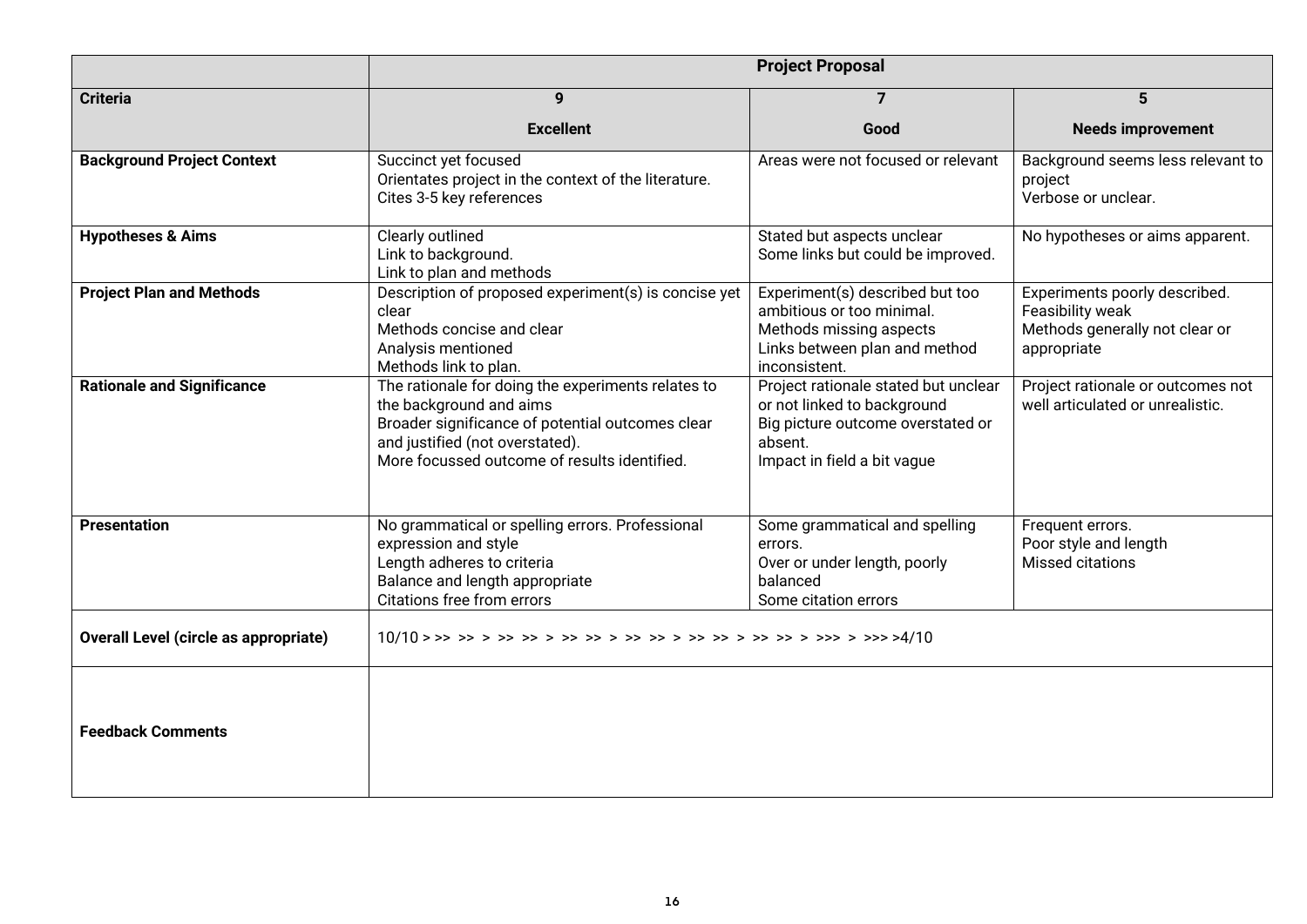|                                                 | <b>Research Report</b>                                                                                                                                                                                                                                                                                                                                                                                                 |                                                                                                                                                                                               |                                                                                                                                                                                                                                                                                                                                                                       |
|-------------------------------------------------|------------------------------------------------------------------------------------------------------------------------------------------------------------------------------------------------------------------------------------------------------------------------------------------------------------------------------------------------------------------------------------------------------------------------|-----------------------------------------------------------------------------------------------------------------------------------------------------------------------------------------------|-----------------------------------------------------------------------------------------------------------------------------------------------------------------------------------------------------------------------------------------------------------------------------------------------------------------------------------------------------------------------|
| <b>Criteria</b>                                 | 9                                                                                                                                                                                                                                                                                                                                                                                                                      | $\overline{7}$                                                                                                                                                                                | $3 - 5$                                                                                                                                                                                                                                                                                                                                                               |
|                                                 | <b>Excellent</b>                                                                                                                                                                                                                                                                                                                                                                                                       | Good                                                                                                                                                                                          | <b>Needs improvement</b>                                                                                                                                                                                                                                                                                                                                              |
| <b>Introduction</b>                             | Concise and clear background<br>Integrates different sources<br>Hypotheses / aims stated and linked to literature.<br>Cites recent/classical relevant papers, 10-20                                                                                                                                                                                                                                                    | Sources listed more than integrated<br>Hypotheses / aims stated but links to literature<br>weaker.<br>Excessive or irrelevant citations                                                       | Background descriptions unclear and parts not relevant<br>Hypotheses / aims unclear.<br>Insufficient citations                                                                                                                                                                                                                                                        |
| <b>Materials &amp; Methods</b>                  | Clear and detailed description of experiments and<br>analysis (including statistics if relevant)<br>Clear identification of what was done by student and by<br>others in the lab.<br>Written so procedures can be readily reproduced                                                                                                                                                                                   | Good description of experiments and data<br>analysis, with minor errors.<br>Some areas of methods unclear and/or difficult to <b>Perocedures can't be followed or reproduced</b><br>reproduce | Some major details in methods lacking.<br>Frequent errors in methods or lacking clarity.                                                                                                                                                                                                                                                                              |
| <b>Results:</b>                                 | Data and/or analysis presented clearly using Figures,<br>graphs and tables as relevant<br>Graphs, tables, figures clearly and fully labelled<br>Minimal interpretation of results presented.<br>Reflect a suitable body of work<br>Demonstrate experience in at least one technique (be it<br>wet-lab or dry-lab) and associated analysis<br>Controls and samples identified and presented clearly<br>$(at least n=1)$ | Aspects of results or analysis unclear<br>Some poor examples of Figures, Tables, Graphs<br>Some aspects hard to follow<br>Lacking appropriate recognition of control or<br>samples            | Description of the experimental results lacks required<br>detail and appropriate reference to figures and tables.<br>Results do not reflect a body of laboratory work that<br>demonstrated experience in techniques used<br>Graphs, tables, Figures poorly presented<br>Insufficient controls and samples used (n <1).<br>Major errors or omissions in data analysis. |
| <b>Discussion</b>                               | Insightful, clear and logical.<br>Results interpreted with reference to previous studies.<br>Significance of findings clear.<br>Critical analysis of strengths and limitations<br>Future directions identified and clearly justified.                                                                                                                                                                                  | Clear and logical.<br>Some integration with literature but lacks depth<br>Significance of findings stated.<br>Some critical analysis but superficial in parts<br>Future directions identified | Lacks clarity<br>Only minimal integration with literature<br>Significance of findings unclear or not justified.<br>Lacks critical analysis of approach<br>Future directions vague                                                                                                                                                                                     |
| <b>Overall Presentation</b>                     | No grammatical or spelling errors<br>Professional expression and style used consistently.<br>All figures accurate, focussed and informative<br>Word count 2000±200                                                                                                                                                                                                                                                     | Some grammatical or spelling errors<br>Professional expression / style occasionally.<br>Some errors in figures and/or irrelevant<br>Word count $> +/- 250$                                    | Frequent grammatical or spelling errors<br>Poor expression and style throughout.<br>Frequent errors in figures or not clear<br>Word count $> +/- 500$                                                                                                                                                                                                                 |
| <b>References</b>                               | Good spread of primary articles and key reviews<br>20-30 articles cited<br>Many articles from recent or seminal publications.<br>Citation style correct and consistent<br>Reference list completely accurate with no errors                                                                                                                                                                                            | Excessive use of reviews or selected papers<br>20-30 articles cited<br>Most articles from recent or seminal publications.<br>Occasional errors in citation style or reference list •          | Too few articles<br>Excessive articles cited<br>• Insufficient use of seminal publications.<br>Frequent errors in citation style or reference list                                                                                                                                                                                                                    |
| <b>Overall Level (circle as</b><br>appropriate) |                                                                                                                                                                                                                                                                                                                                                                                                                        |                                                                                                                                                                                               |                                                                                                                                                                                                                                                                                                                                                                       |
| <b>Feedback Comments</b>                        |                                                                                                                                                                                                                                                                                                                                                                                                                        |                                                                                                                                                                                               |                                                                                                                                                                                                                                                                                                                                                                       |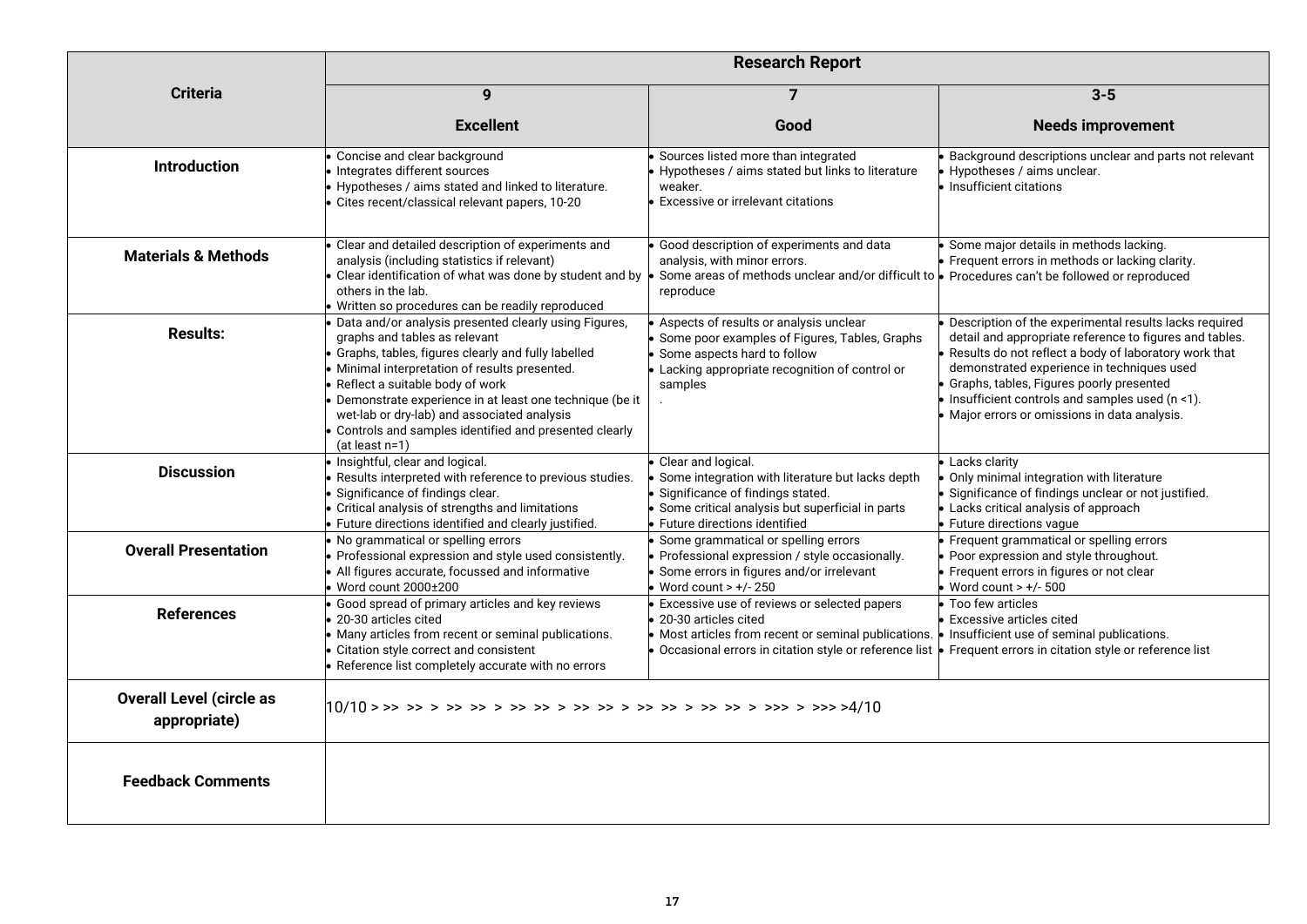## <span id="page-17-0"></span>5.3 Submission of assessment tasks

#### **Late Submission**

Late submissions will be penalized at 5% per day capped at five days (120 hours). Students will not be permitted to submit their assessments after this date.

#### **Special Consideration**

If you experience a short-term event beyond your control (exceptional circumstances) that impacts your performance in a particular assessment task, you can apply for Special Considerations.

You must apply for Special Consideration **before** the start of your exam or due date for your assessment, except where your circumstances of illness or misadventure stop you from doing so.

If your circumstances stop you from applying before your exam or assessment due date, you must **apply within 3 working days** of the assessment, or the period covered by your supporting documentation.

More information can be found on the [Special Consideration website.](https://www.student.unsw.edu.au/special-consideration)

#### <span id="page-17-1"></span>5.4. Feedback on assessment

Feedback to students for each assessment task will be provided as outlined from pages 7-9.

## <span id="page-17-2"></span>6. Academic integrity, referencing and plagiarism

**Referencing** is a way of acknowledging the sources of information that you use to research your assignments. You need to provide a reference whenever you draw on someone else's words, ideas or research. Not referencing other people's work can constitute plagiarism.

*Please refer to section 5.2.1 School of Medical Sciences SOMS3001 Research Report - Instructions to Authors*

Further information about referencing styles can be located at <https://student.unsw.edu.au/referencing>

*Academic integrity is fundamental to success at university. Academic integrity can be defined as a commitment to six fundamental values in academic pursuits: honesty, trust, fairness, respect, responsibility and courage.*[1](#page-17-3) *At UNSW, this means that your work must be your own, and others' ideas should be appropriately acknowledged. If you don't follow these rules, plagiarism may be detected in your work.* 

*Further information about academic integrity and plagiarism can be located at:*

- *The Current Students site* <https://student.unsw.edu.au/plagiarism>*, and*
- *The ELISE training site* <https://subjectguides.library.unsw.edu.au/elise>

*The Conduct and Integrity Unit provides further resources to assist you to understand your conduct obligations as a student:* <https://student.unsw.edu.au/conduct>*.*

<span id="page-17-3"></span><sup>1</sup> International Center for Academic Integrity, 'The Fundamental Values of Academic Integrity', T. Fishman (ed), Clemson University, 2013.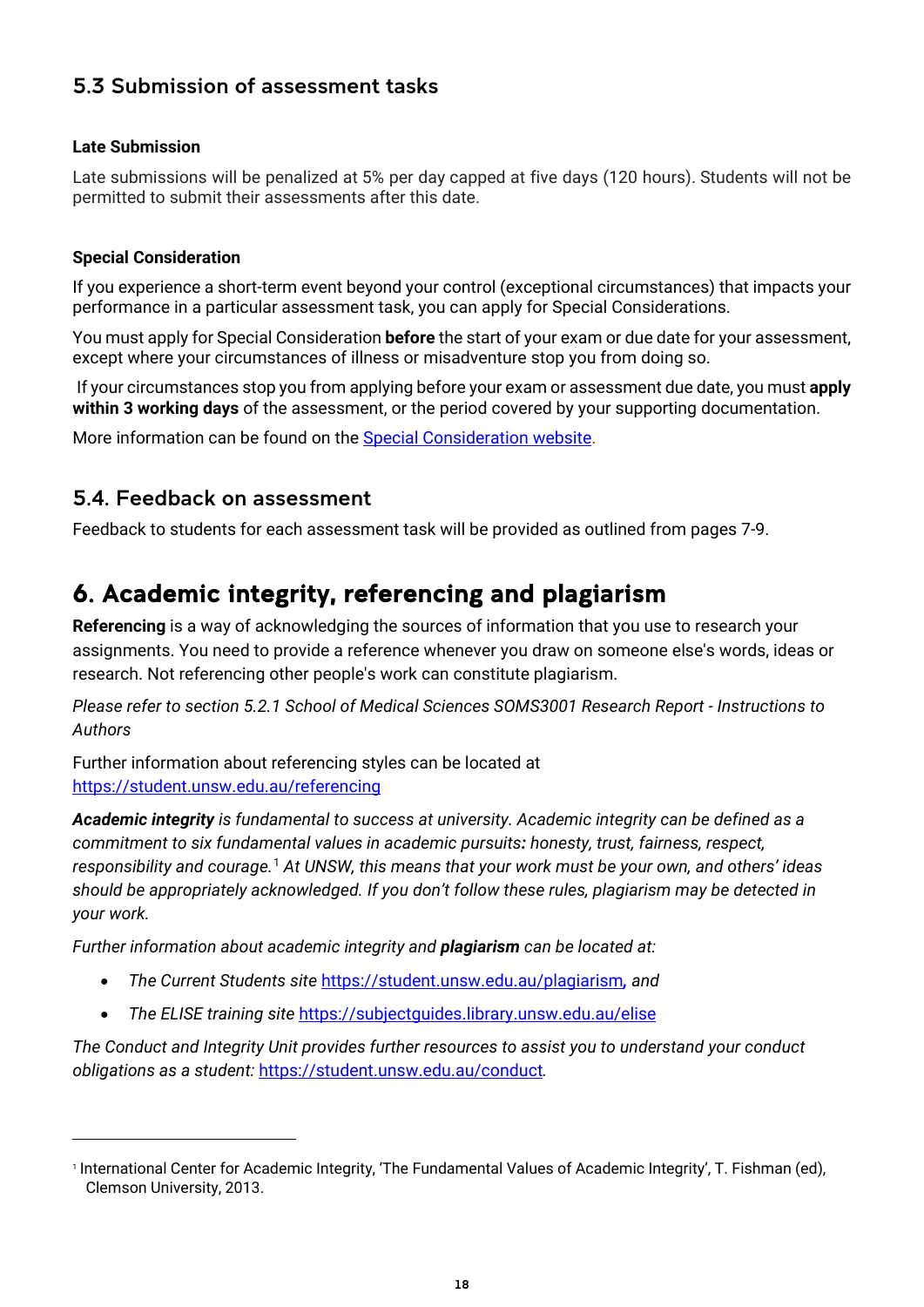# <span id="page-18-0"></span>7. Administrative matters

Student enquiries should be submitted via student portal [https://portal.insight.unsw.edu.au/web](https://portal.insight.unsw.edu.au/web-forms/)[forms/](https://portal.insight.unsw.edu.au/web-forms/)

## <span id="page-18-1"></span>**8. Additional support for students**

- The Current Students Gateway:<https://student.unsw.edu.au/>
- Academic Skills and Support:<https://student.unsw.edu.au/academic-skills>
- *Student Wellbeing and Health* <https://www.student.unsw.edu.au/wellbeing>
- UNSW IT Service Centre:<https://www.myit.unsw.edu.au/services/students>
- *UNSW Student Life Hub:* <https://student.unsw.edu.au/hub#main-content>
- *Student Support and Development:* <https://student.unsw.edu.au/support>
- *IT, eLearning and Apps:* <https://student.unsw.edu.au/elearning>
- *Student Support and Success Advisors:* <https://student.unsw.edu.au/advisors>
- *Equitable Learning Services (Formerly Disability Support Unit):* <https://student.unsw.edu.au/els>
- *Transitioning to Online Learning* <https://www.covid19studyonline.unsw.edu.au/>
- *Guide to Online Study* <https://student.unsw.edu.au/online-study>

## <span id="page-18-2"></span>**9. Students Rights and Responsibilities**

See<https://student.unsw.edu.au/policy>

## <span id="page-18-3"></span>**10. Academic Honesty**

The School of Medical Sciences will not tolerate plagiarism in submitted written work. The University regards this as academic misconduct and imposes severe penalties. Evidence of plagiarism in submitted assignments, etc. will be thoroughly investigated and may be penalized by the award of a score of zero for the assessable work. Flagrant plagiarism will be directly referred to the Division of the Registrar for disciplinary action under UNSW rules.

See [student.unsw.edu.au/plagiarism](https://student.unsw.edu.au/plagiarism)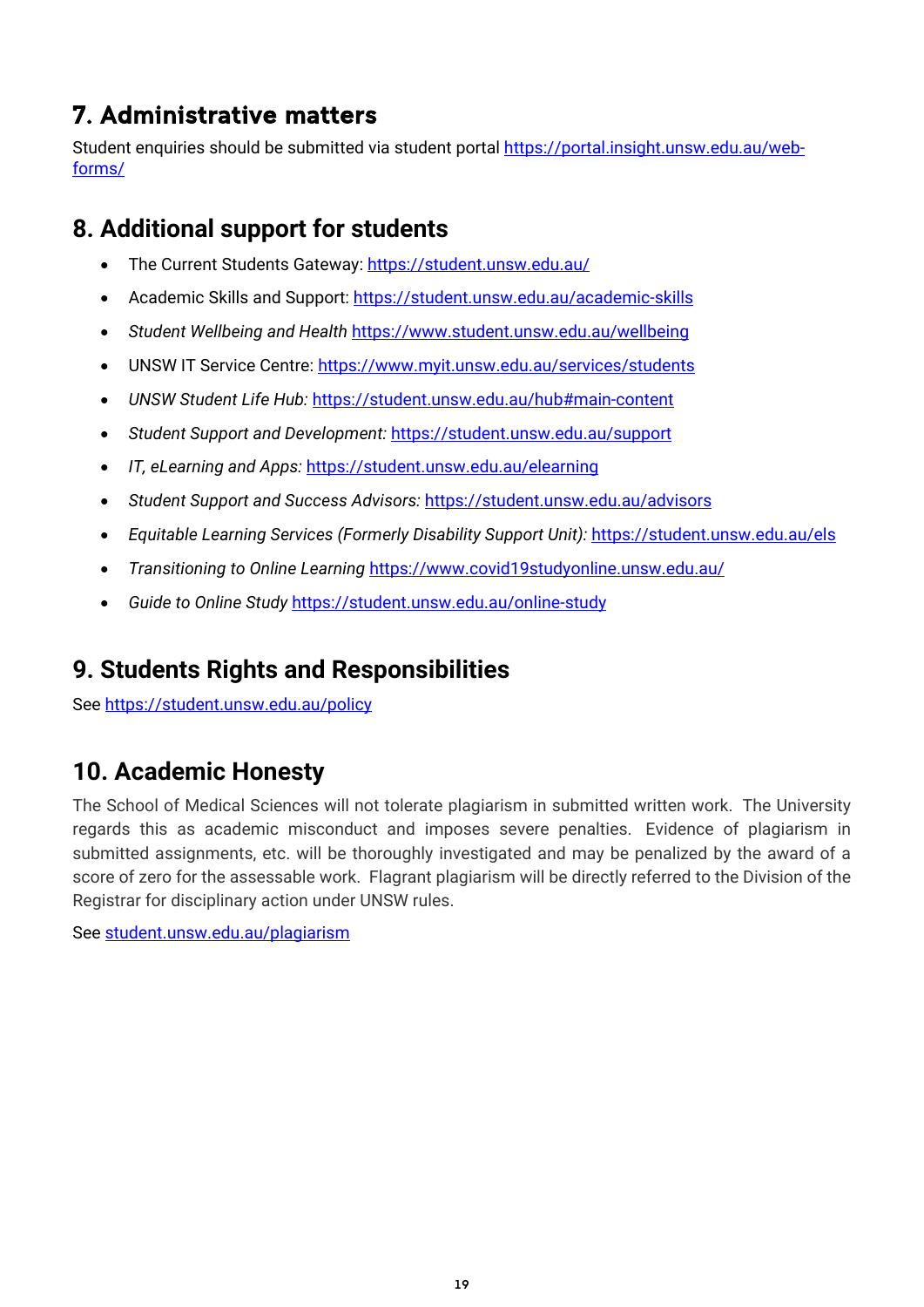# <span id="page-19-0"></span>**11. Health and Safety**

UNSW aims to provide a physically safe, healthy and secure learning and working environments for all students. Your supervisors in this course are responsible for your safety during dedicated research time. In return you are expected to behave with respect toward them and your fellow students; you are expected to follow instructions from your supervisors and complete the necessary training. If you are concerned about your health or safety during the course, please tell your supervisor immediately. You may also access the NSW Work and Heath Safety (WHS) regulation 2017 and NSW Work and Health Safety Act 2011 for more information.

It is important that you familiarise yourself with the risks and hazards involved with your research work and the control measures in place to prevent harm to you and others. At the start of your SOMS3001 research internship you must complete mandatory H&S courses and identify with your supervisor other H&S courses or training you need to undertake. Before commencing specific laboratory tasks, you should familiarise yourself with any relevant risk assessments and safe work procedures. You should document your completion of these H&S activities. You should discuss specific training and other requirements with your supervisor.

Information and contacts regarding H&S training and requirements can be found at: <http://medicalsciences.med.unsw.edu.au/staff/health-safety/induction-and-training>

Below is a list of the mandatory and other common H&S courses that students taking part in research activities within SOMS undertake training. Students need to enrol into the mandatory courses following course enrolment.

- OHS awareness training (online, mandatory for all students)
- Ergonomics training (online, mandatory for all students)
- Green lab (online, mandatory for all students undertaking laboratory work)
- Lab safety awareness and hazardous substances for students (online, mandatory for all students undertaking laboratory work)
- PC2 Biosafety training (mandatory for all students who will be working in a PC2 laboratory, enrol via myUNSW)
- Ionising radiation training (mandatory for all students who will be working with radiation, enrol via myUNSW)
- Others Animal Handling, S8 drugs, GMOs as required (discuss with supervisor)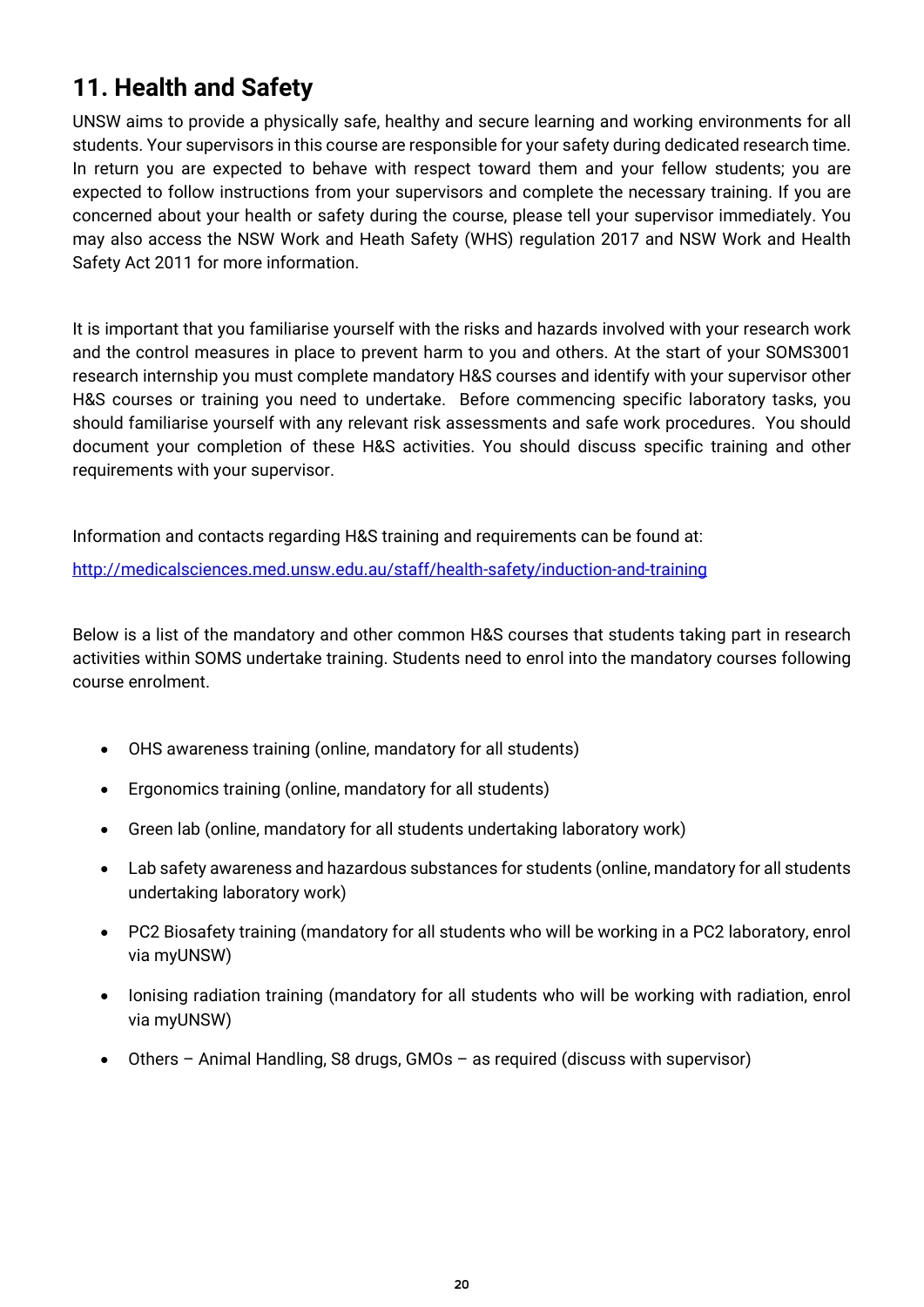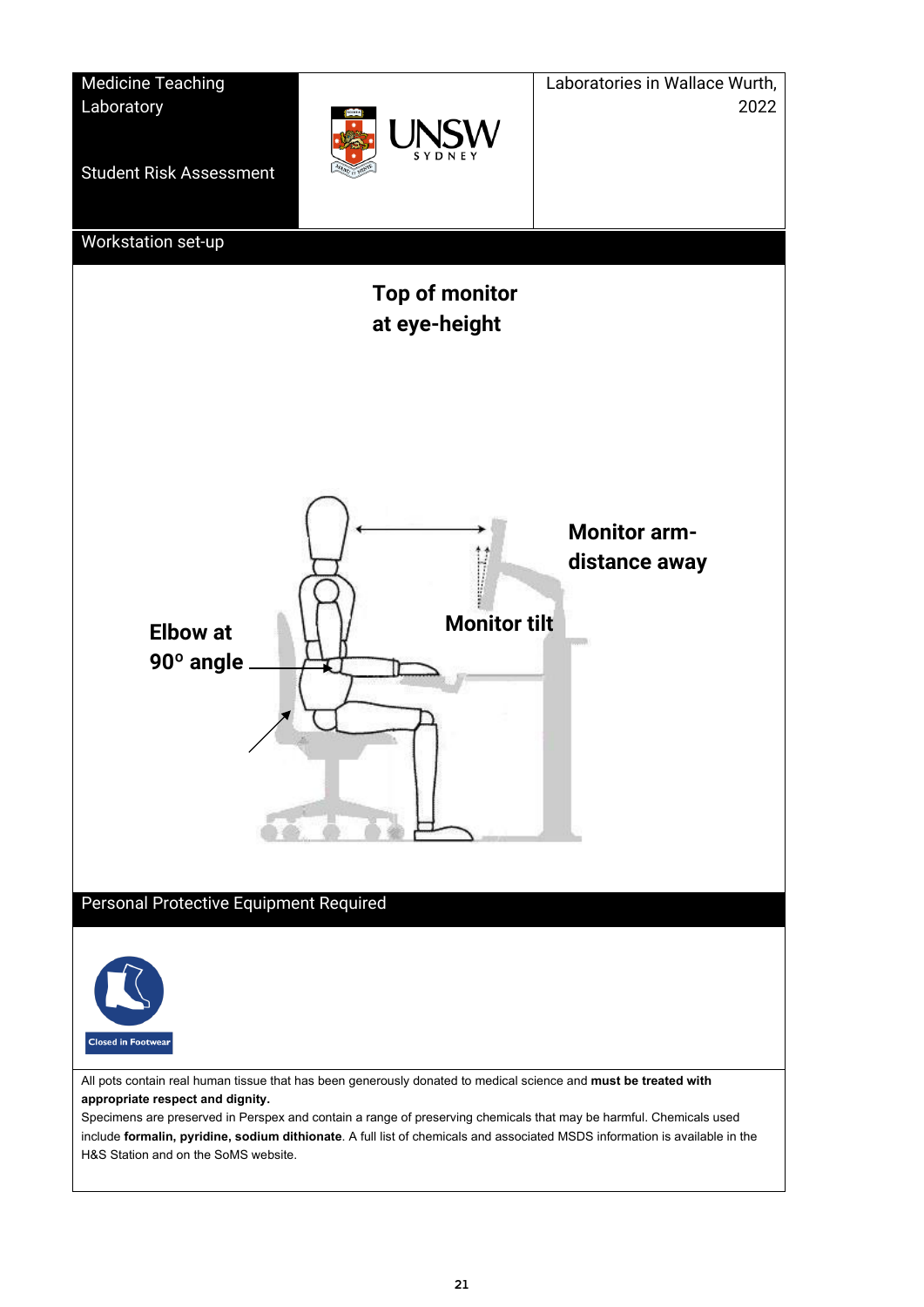#### **MANUAL HANDLING OF POTS**

It is recommended that all students wash their hands thoroughly as they leave practical class Chemical residues may be present on pots.

**Carry one pot at a time**. Use two hands at ALL TIMES and support the base of pot.

**Avoid rough handling and/or tilting of pots**. This can cause leaking joints or tear tissue in specimen.

**Limit the number of pots on a table at any one time**.

#### **SPILLS AND LEAKAGES**

If a specimen is leaking or broken, do not attempt to wipe up the spillage. Clear the area and immediately inform the Museum Manager or a member of academic staff. A spill kit will then be used to absorb the chemicals.

#### Emergency Procedures

In the event of an alarm, follow the instructions of the demonstrator. The initial sound is advising you to prepare for evacuation and during this time start packing up your things. The second sound gives instruction to leave. The Wallace Wurth assembly point is in the lawn in front of the Chancellery. In the event of an injury inform the demonstrator. First aiders and contact details are on display by the lifts. There is a first aid kit in the laboratory.

Clean up and waste disposal

Not necessary in these practicals. No open-toe shoes allowed

I have read and understand the safety requirements for this practical class, and I will observe these requirements.

Signature:…………………………………………………………Date:……………………………

Student Number:……………………...

Date for review: 13/2/2023